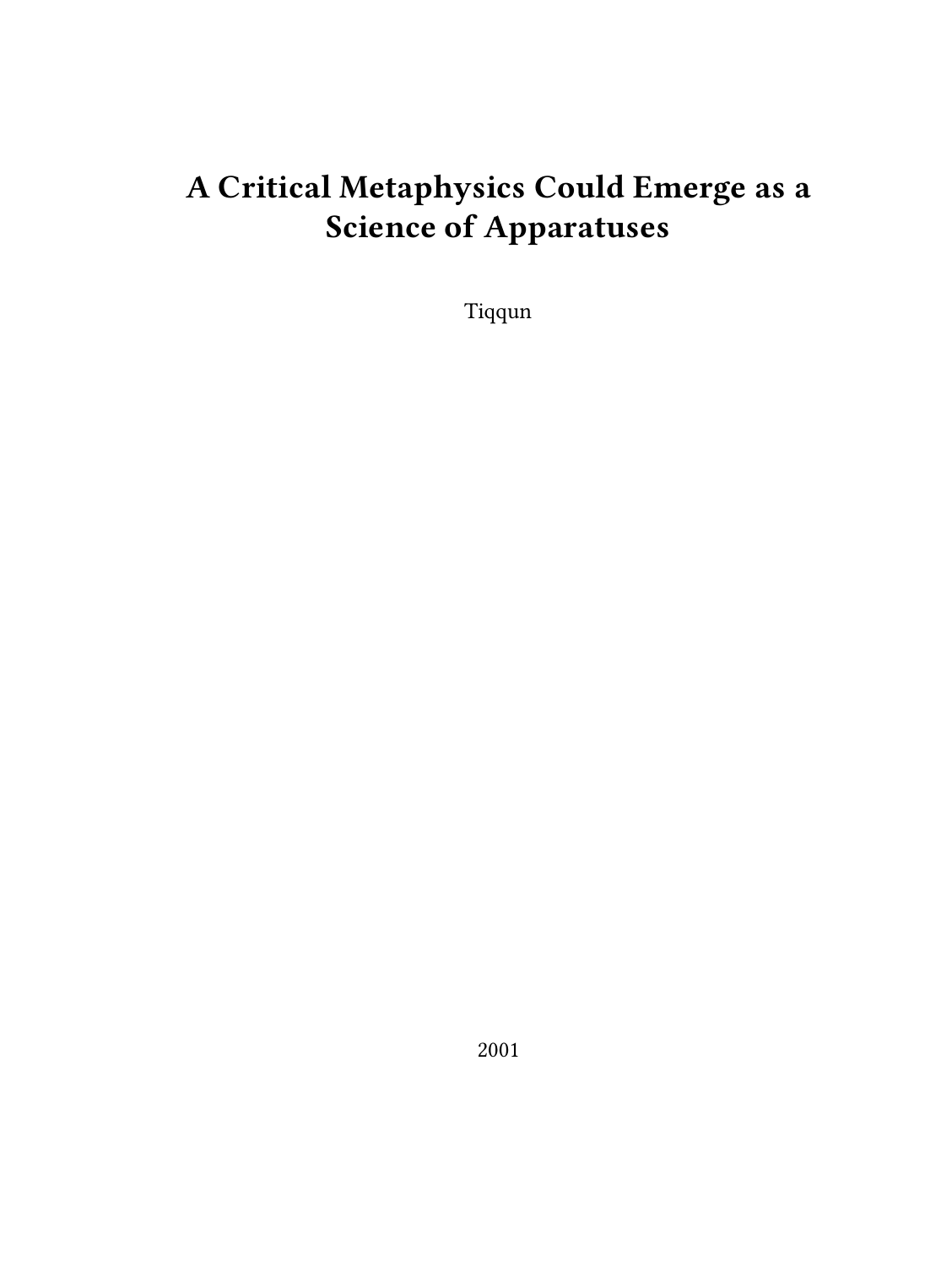## **Contents**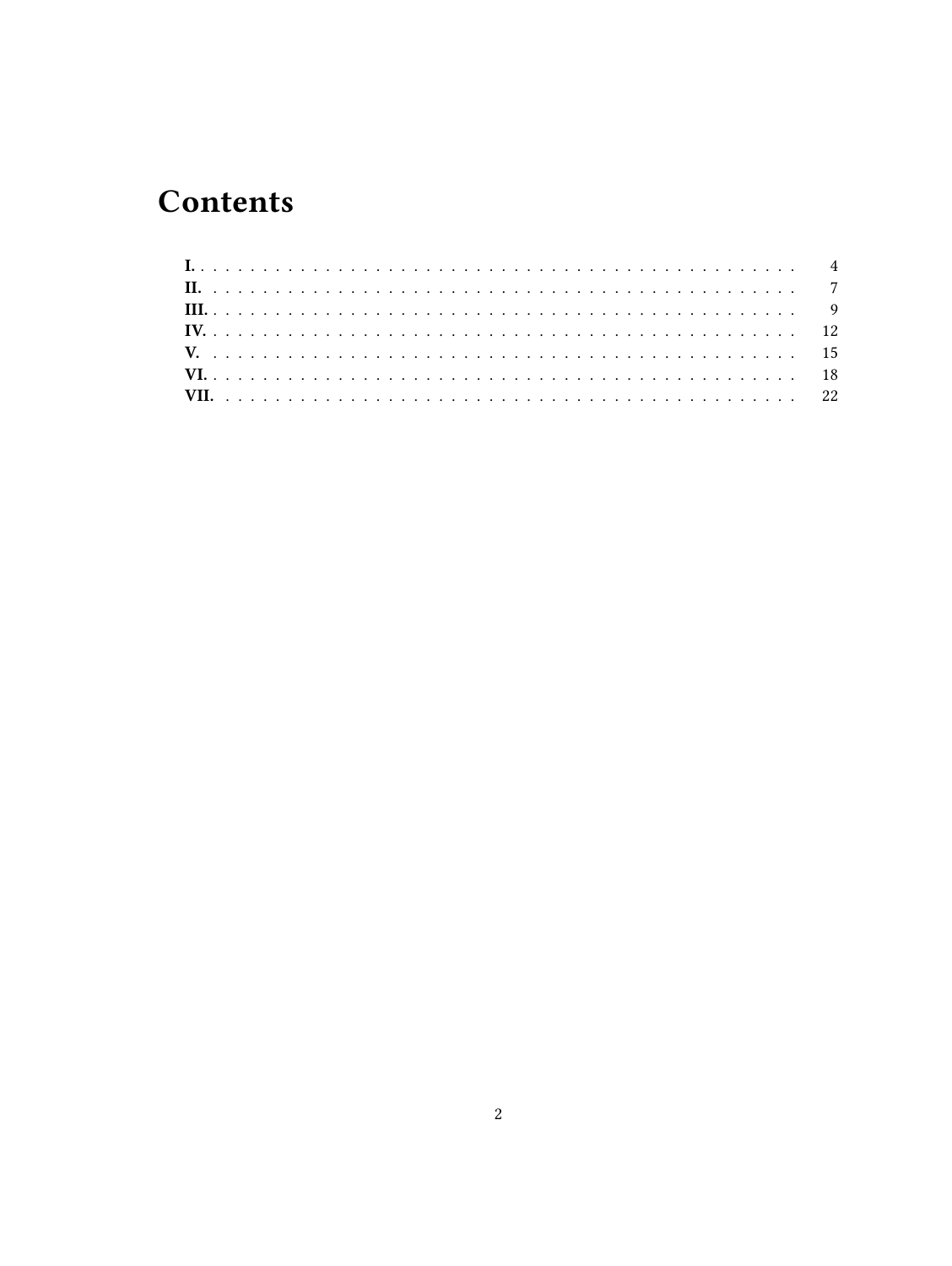*"The first philosophies furnished power with its formal structure. More precisely speaking, 'metaphysics' designates the apparatus whose actuation requires a principle: associating words, things, and actions. At the time of the Turning Point, when presence as ultimate identity turns into presence as irreducible difference, its actuation appears to be without principle."*

– Reiner Schürmann, "What is to be made of the end of metaphysics?"

~ This text was the document written for the foundation of the SASC, the Society for the Advancement of Criminal Science. The SASC is a non-profit dedicated to the anonymous collection, classification, and diffusion of all knowledge-powers useful to anti-imperial war machines.

~ At the beginning there was the vision, on some floor or other of one of those sinister glass beehives of the tertiary sector; an endless vision through the panopticized space, of dozens of *seated* bodies, in line, distributed according to a modular kind of logic; dozens of bodies apparently without any life to them, separated by thin glass walls, tapping away on their computers. In this vision, in turn, there was a revelation of the brutally *political* character of this forced immobilization of bodies. And the obvious but paradoxical fact of these bodies being all the more immobile as their mental functions were activated, captivated, *mobilized,* as they bustled and responded in real time to the fluctuations of the information flows crossing the screens. We went with this vision, *taking what we'd found in it*, and we spread it around at an exposition at the MoMA in New York, where enthusiastic cyberneticians, freshly converted to making artistic excuses, had resolved to present to the public all their apparatuses for neutralization and normalization by work that they'd come up with for the future. The exposition was called *Workspheres*: they were demonstrating how an iMac can transform work, which itself had become as superfluous as it was intolerable, into leisure; how a "convivial" environment can make the average Bloom more disposed towards coping with the most desolate existence and can maximize his social output; or how PEOPLE might arrange things in such a way as to ensure that said Bloom's tendencies towards anxiety could be done away with once all the parameters of his physiology, his habits and his character had been integrated into his personalized workspace. From the concurrence of these "visions" one got the feeling that PEOPLE had finally managed to *produce* minds, and to produce bodies as waste, as inert and cumbersome masses, the condition for  $-$  but above all the *obstacle to* — the progress of *purely cerebral* processes. The chair, the desk, the computer: it could all become just part of an apparatus. A search-and-seizure of production. A methodical enterprise for attenuating all forms-of-life. Jünger spoke of a kind of "spiritualization of the world," but in *not necessarily so flattering* a sense*.*

We can imagine another beginning, another genesis. This time, at the beginning, there was an inconvenience; an annoyance linked to the general spread of surveillance machinery in the shops, specifically to the anti-theft gates. There was a slight anxiety at the moment one passed through them, not knowing whether they were going to go off or not, whether we'd be picked out of the anonymous flow of consumers as "an undesirable customer," as "thieves." And so there was the annoyance  $-$  who knows, maybe the resentment?  $-$  of getting yelled at once in a while, and the clear foreknowledge that these apparatuses indeed had for some time now *actually been working*. That the task of surveillance, for example, was more and more exclusively confided to a mass of watchmen *who knew what to look for*, because they themselves were former thieves. Who in all their gestures were merely *walking human apparatuses.*

Now let's imagine a really improbable kind of genesis for the sake of the most incredulous. Here the starting point would be the question of *determinity,* the fact that there is, unavoidably,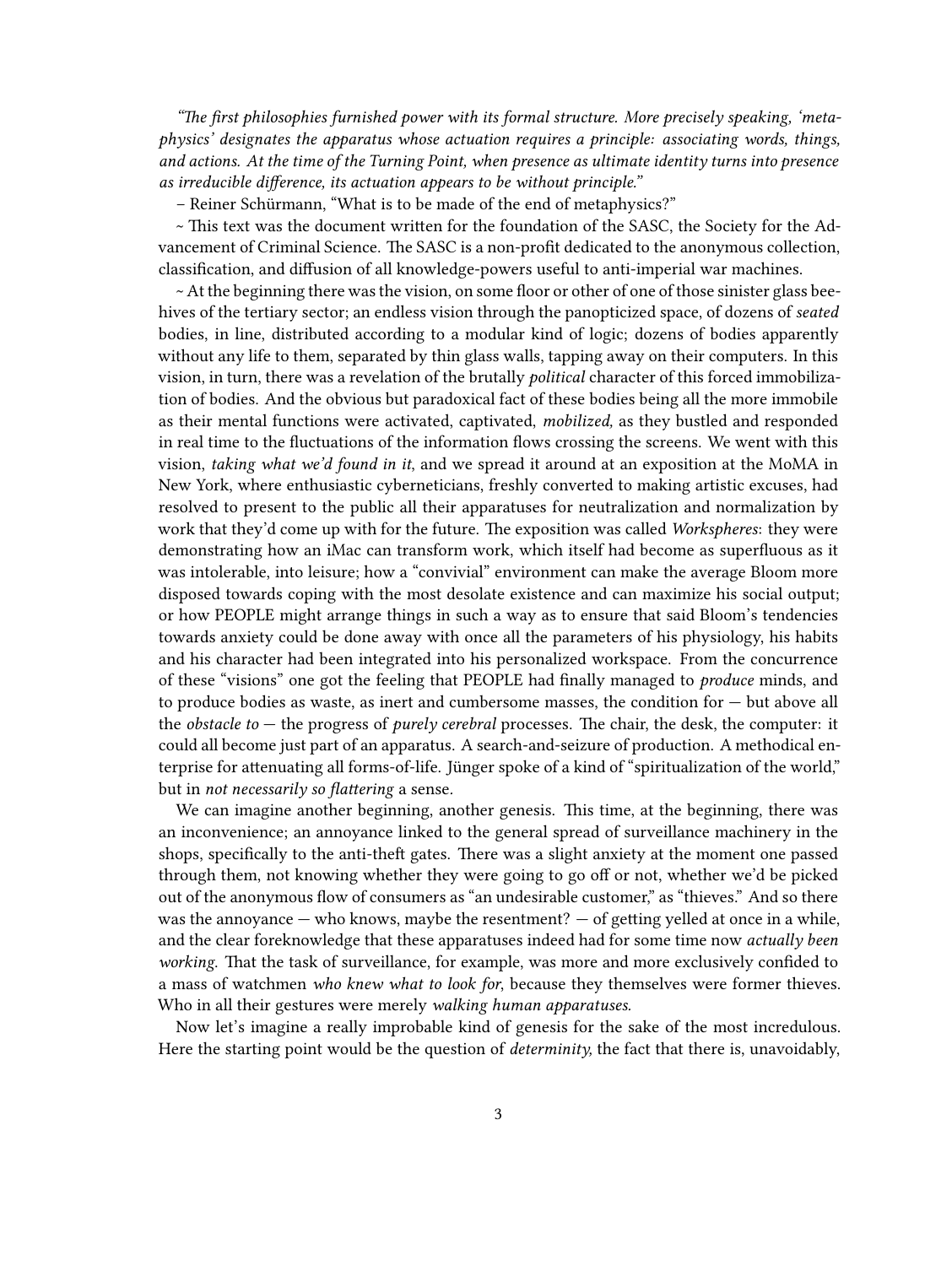predetermination; but that this inevitability could *also* take on the sense of a formidable freedom: *playing* with the determinations. An inflationist subversion of cybernetic control.

All in all, at the beginning there was nothing. Nothing but the refusal to innocently play along with any of the games that PEOPLE had planned to manipulate us with.

And — who knows? – the FIERCE desire to perhaps dizzy a few of them.

## <span id="page-3-0"></span>**I.**

What exactly is going on in *Bloom Theory?* It's an attempt to *historicize* presence, to acknowledge the present state of our being-in-the-world, as a start. There had been other attempts of the same nature before *Bloom Theory*, the most remarkable after Heidegger's *Fundamental Concepts in Metaphysics* certainly being De Martino's *The Magical World*. It was sixty years before *Bloom Theory* when this Italian anthropologist made his contribution to the history of presence, which until today remains unequalled. But that's where the philosophers and anthropologists *ended up*, with the observation of where we're at relative to the world, with the observation of our own collapse; and we'll grant them that, because we're *starting from there.*

A man of his times in that sense, De Martino pretended to believe in the whole modern fable of the classical subject, the objective world, etc. He then distinguished between two eras of presence, the one taking place in the "magical," primitive world, and the world of "modern man." The whole western misconception about the subject of magic and more generally about traditional societies, De Martino says in essence, has to do with the fact that we claim to understand them from outside, starting from the modern presupposition of an acquired presence, a guaranteed being-in-the-world, propped up by a clear distinction between the self and the world. In the traditional-magical universe, the frontier where the modern subject turns into a solid, stable substrate, assured of his being-there, before whom a whole world stretches out, a world stuffed with objectivity, still presents a problem. It's there to be conquered, to be fixed; and human presence there is constantly threatened, and is experienced in a state of perpetual danger. And this liability puts it at the mercy of all violent perceptions, all emotion-saturated situations, all unassimilable events. In extreme cases, known by various names in primitive civilizations, beingthere is totally swallowed up by the world, by an emotion, by a perception. This is what the Malays call *latah*, what the Tungusic peoples call *olon*, or what certain Melanesians call *atai,* and which for those same Malays is linked with the *amok*. In such states, singular presence completely collapses, becomes indistinct from phenomena, and comes apart into a simple, mechanical echo of the surrounding world. And so a *latah,* a body stricken by *latah*, puts its hand into the fire, while no one can clearly make out his gesture of doing so, or, finding himself suddenly face to face with a tiger at the summit of a path, he starts to furiously imitate it, possessed as he is by this unexpected perception. We also have the case of the collective *olon*: when a Russian officer was training a Cossack regiment, the men in the regiment, instead of carrying out the colonel's orders, suddenly start just repeating them in a chorus; and the more the officer howled insults at them and got more and more irritated by their refusal to obey, the more they returned his insults to him and mimicked his anger. De Martino characterizes *latah* as follows, making use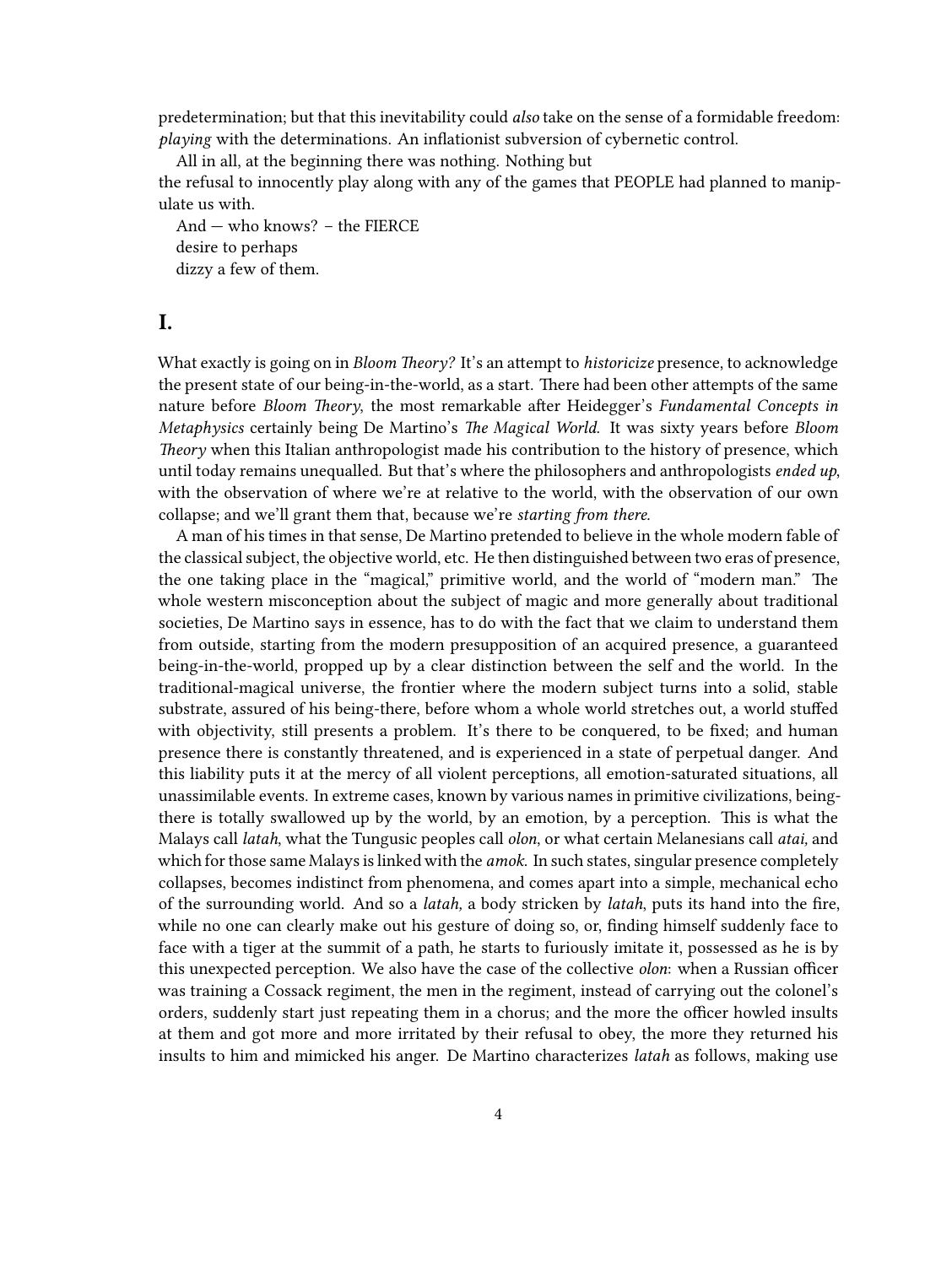of approximative categories: "Presence tends to remain polarized by some content or other; it doesn't manage to go beyond it, and consequently it disappears and abdicates as presence. The distinction between presence and the world making itself present falls apart."

Thus for De Martino there is an "existential drama," a "historical drama of the magical world," which is a drama of presence: and the ensemble of the magical beliefs, techniques, and institutions are there to respond to it: to save, protect, or restore the presence it had initiated. That ensemble is thus imbued with an effectiveness of its own, an objectivity inaccessible to the classical subject. One of the ways the indigenous people of Mota have to overcome the crisis of presence provoked by any kind of a lively emotional reaction was thus to associate to whoever had fallen victim to it the thing that had caused it, or something resembling it. Over the course of a ceremony, then, the thing would be declared *atai*. The Shaman would then institute a community of destiny between these two *bodies*, which from then on would be indissolubly and ritually bonded to each other, to where *atai* quite simply means *soul* in the indigenous language. "Presence that risks losing all its horizons reconquers itself by attaching its problematic unity to the problematic unity of the thing itself at hand," concludes De Martino. This banal practice, of inventing an object *alter ego*, is what the Westerns concealed with the little nickname "fetishism," refusing to understand that the "primitive" man recomposes himself and reconquers a presence for himself with the use of magic. By replaying the drama of his dissolving presence, but this time accompanied and supported by the Shaman – in a trance for instance – he plays out this dissolution in such a way as to make himself master of it again. What modern man so bitterly reproaches "primitive" man for, after all, is not so much his practice of magic as his audacity in giving himself a right that the former judges obscene: the right to *invoke* the mutability of presence, and thus render it potentially *participatory*. The "primitives" had given themselves the *means* of overcoming the kind of dereliction that we see so commonly among hipsters who've had their cell phones stolen, petty bourgeois families deprived of their TVs, car drivers whose cars have been keyed, executives with no offices, intellectuals who don't have the floor, or Young-Girls who've lost their purses.

But De Martino committed an immense error, a fundamental error, doubtless one inherent *to all anthropology*. De Martino did not fully grasp the breadth of the concept of presence; he still conceived of it *as an attribute of the human subject*, which inevitably led him to counterpose presence to the "world making itself present." The difference between the modern man and primitive man does not consist, as De Martino says, in the latter's *lacking* something relative to the former, having still not acquired the self-assurance of the former. On the contrary, it consists in the fact that the "primitive" shows a greater openness, a greater *attention* to the BECOMING PRESENT OF BEINGS, and so, consequently is more vulnerable to the fluctuations of presence. The modern man, the classical subject, is not some giant leap ahead of the primitive, he is himself but a primitive that has become indifferent to the *event* of being, who no longer knows how to observe the entry into presence of things, who is *world-poor.* In fact, an unfortunate love for the classical subject runs throughout the whole of De Martino's oeuvre. Unfortunate because De Martino, like Janet, had too intimate an understanding of the magical world and too rare a Bloomsensibility to fail to secretly feel the effects. It's only that as a male in Italy in the 1940s, you were far better off suppressing that sensitivity and dedicating a boundless passion to the majestic and now *perfectly kitsch* plasticity of the classical subject. And so it cornered De Martino into the comic posture of denouncing the methodological error of wanting to grasp the magical world from the perspective of self-assured presence, all the while retaining that magical world as his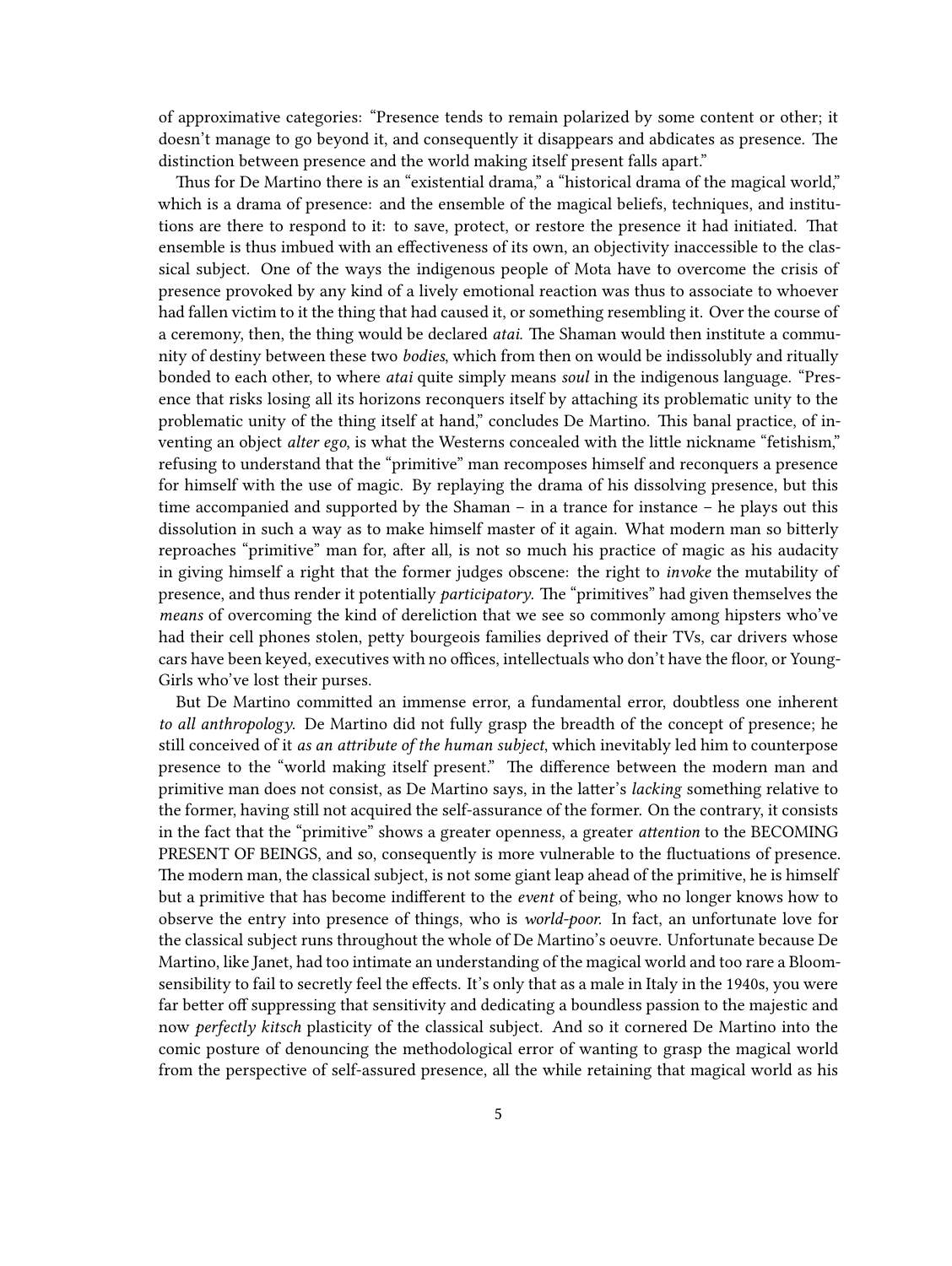reference horizon. In the final analysis he takes as his own the modern utopia of an objectivity unsullied by any subjectivity and a subjectivity free of all objectivity.

In reality, presence is so little an attribute of the human subject that it's something *the subject gives himself*. "The phenomenon that should be focused on here is not that simple being-there, nor a mode of being present, but *entry into* presence, an always-new entry, whatever historical apparatus the given may appear in." (Reiner Schürmann, *The Principle of Anarchy*). Thus is defined the ontological ek-stasy of human being-there, its co-belonging to *each lived situation*. Presence in itself is INHUMAN. An inhumanity that triumphs in the crisis of presence, when being-there imposes itself in all its crushing insistence. The gift of presence thus can no longer be accommodated; all forms-of-life, that is, all manners of *accommodating* such a gift, dissipate. What should be historicized, thus, is not the progress of presence towards some final stability, but the different manners in which it takes place; the different *economies of presence*. And though today, in the Bloom era, there is certainly a generalized crisis of presence, it is only because of how generalized the crisis of economy has become:

THE WESTERN, MODERN, HEGEMONIC ECONOMY OF CONSTANT PRESENCE.

The economy whose nature is the negation of the very possibility of crisis by a blackmailing of the classical subject, that regent and measure of all things. Bloom historically points out the end of the social/magic effectiveness of this blackmail, this fable. The crisis of presence returns again to the horizons of human existence, but PEOPLE don't respond to it in the same way as they did in the traditional world; PEOPLE don't see it for what it is.

In the Bloom era, the crisis of presence is chronicized and objectivized in an immense accumulation of *apparatuses*. Each apparatus operates as an ek-sistential prosthesis impersonally administered to Bloom to permit him to survive through the crisis of presence without knowing it; to remain in it day after day, without however succumbing to it  $-$  a cellphone, a shrink, a lover, a sedative, or a cinema make perfectly suitable crutches, as long as you can change them out often. Considered singularly, apparatuses are merely ramparts erected to keep things from happening; considered as a whole, they are the dry ice that PEOPLE scatter over the fact that each and every thing, in their arrival to presence, carries a world with it. The objective: maintain the dominant economy, whatever the cost, by the authoritarian management everywhere of the crisis of presence, and install just *one present,* against the whole free play of arrivals to presence. In a word: THE WORLD IS TENSING UP.

Ever since Bloom-ness insinuated itself into the heart of civilization, PEOPLE have done all they can to isolate it, to neutralize it. Most often, and quite biopolitically, it is treated as a sickness: this was first called *psychaesthenia,* by Janet, and then *schizophrenia.* Today PEOPLE prefer to speak of it as *depression*. Qualifiers change, or course, but the maneuver is always the same: to reduce any Bloom-manifestations that are too extreme to purely "subjective problems." By circumscribing it as a disease, PEOPLE can individualize it, localize it, and repress it in such a way as to *make it no longer collectively appropriable* for the most part. If we look closely, this has always been the only objective of biopolitics: to guarantee that worlds, techniques, shared dramatizations, *magics,* within which the crisis of presence can be appropriated and overcome, become a center of energy, a war machine. The rupture in the transmission of experience, the rupture in historical tradition, is there and ferociously maintained, in order to ensure that Bloom will remain forever left up to and handed over to himself in everything, to his own solitary mockery, to his crushing and mythical "freedom." *There is a whole biopolitical monopoly on the remedies for presence in crisis, which is always ready to defend itself with the utmost violence.*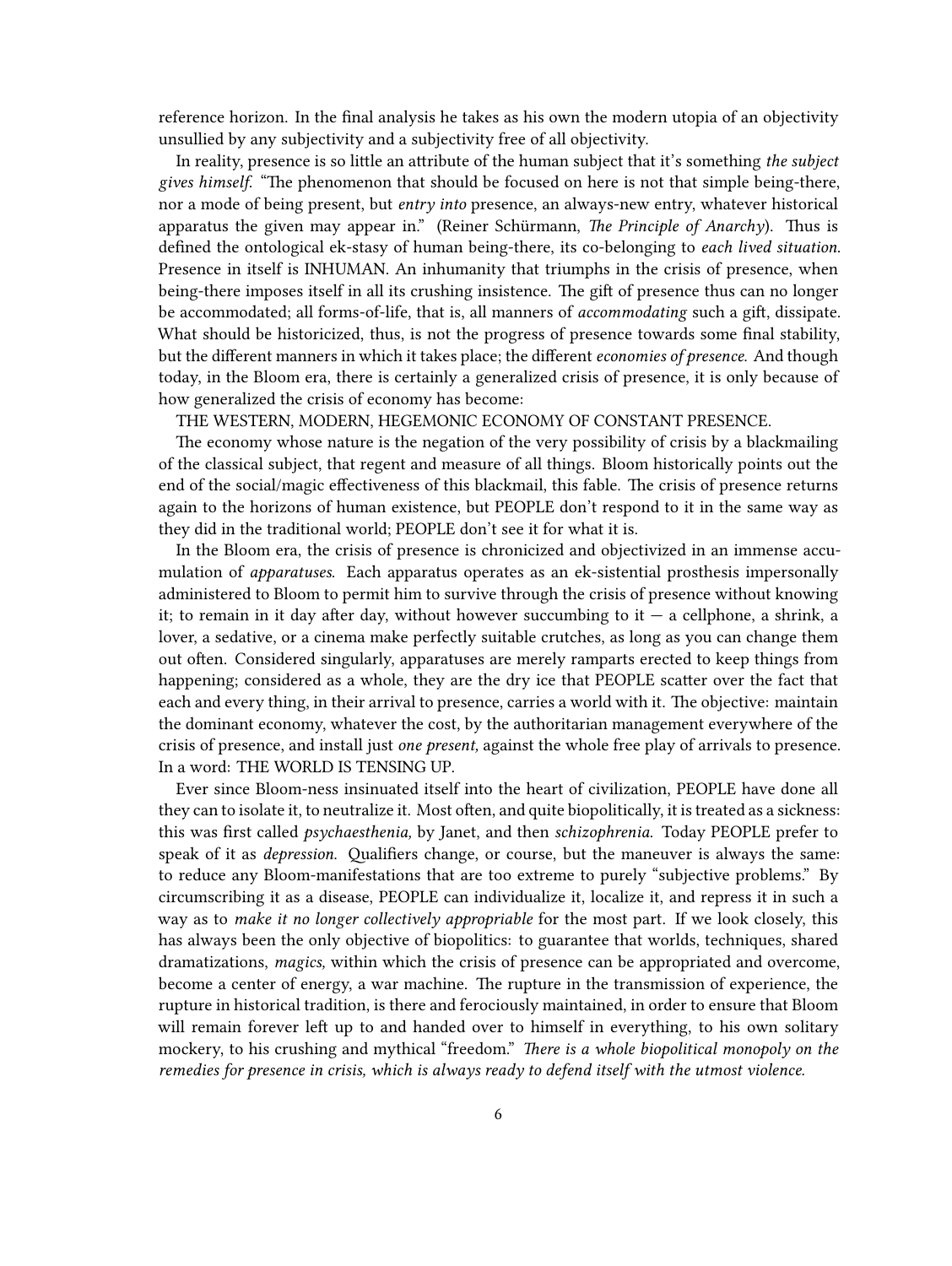The politics that defies this monopoly takes as its point of departure and center of energy the crisis of presence, that is: Bloom. We call this *ecstatic* politics. Its objective is not to abstractly bail out the sinking boat of human presence in dissolution with the use of re/presentations, but rather to elaborate participatory magicks, techniques for inhabiting not a given territory but *a world*. And it is this development, that of play among the different economies of presence, between different forms-of-life, that requires the subversion and *liquidation* of all apparatuses.

Those who still clamor for a theory of the subject, as if for one last deferment of their passivity, would do well to understand that in the Bloom era *a theory of the subject is no longer possible except as a theory of apparatuses.*

### <span id="page-6-0"></span>**II.**

I have for a long time believed that what distinguishes theory from, say, literature, is its impatient urge to convey content, its dedication to *making* itself understood. This effectively specifies theory, theory as the only form of writing *that is not practice*. Thus infinity emerges from theory, which can say whatever it wants to without ever having any consequence; for bodies, that is. Our texts are neither theory, nor negation; they are simply *something else.*

What is the perfect apparatus, the model-apparatus which, after looking it, no misunderstanding is possible about the very notion of what we mean by an apparatus? The perfect apparatus, it seems to me, is the HIGHWAY. There, *maximum circulation coincides with maximum control*. Nothing moves there which is not simultaneously unquestionably "free" and strictly registered, identified, and individuated on an exhaustive record of registrations. Organized into a network, given its own dedicated refueling points, its own police, and its own autonomous, neutral, empty, and abstract zones, the highway system represents the territory itself, laid out in strips through the countryside; a heteropia, the cybernetic heteropia. Everything has been carefully set up so that *nothing happens* ever. And the undifferentiated passing of everyday life is only punctuated by the statistical series, expected and predictable, of *accidents* of which we are informed more than we'll ever see them, and which thus are lived not as events, as *deaths*, but as a passing disturbance all traces of which will be erased within the hour. Anyway, PEOPLE die much less on the highways than they do on the interstate freeways, says the Highway Patrol; and from the crushed corpses of animals, mostly indicated merely by the slight movement around them that they cause in the flow of traffic, we are hardly reminded  $-$  if at all  $-$  what it means TO TRY TO *LIVE* WHERE OTHER PEOPLE *PASS BY.* Each atom of the molecularized flux, each of the impermeable monads of the apparatus, has no need at all, anyway, to be reminded that it's in their best interest to *move on.* The highway is entirely made, with its sweeping turns, its calculated and signalized uniformity, to make all *behavior* (driving) conform to just one: zero surprises, a smooth and calm trip, ending at a destination point, with the whole distance traveled at an average and consistent speed. There's a slight feeling of absence, all the same, from one end to the other of the trajectory; it's as if you can't remain within an apparatus unless you're caught up in getting out of it, and you're never really *there* when you're there. In the end, the pure space of the highway expresses the abstraction of every *place* more than it does of all distance. Nowhere have PEOPLE so perfectly carried out the replacement of places by *names*; nowhere have THEY so perfectly carried out such *nominalist reduction*. Nowhere is separation so mobile, so convincing, and even armed with a language of its own, highway signage, and less susceptible to subversion.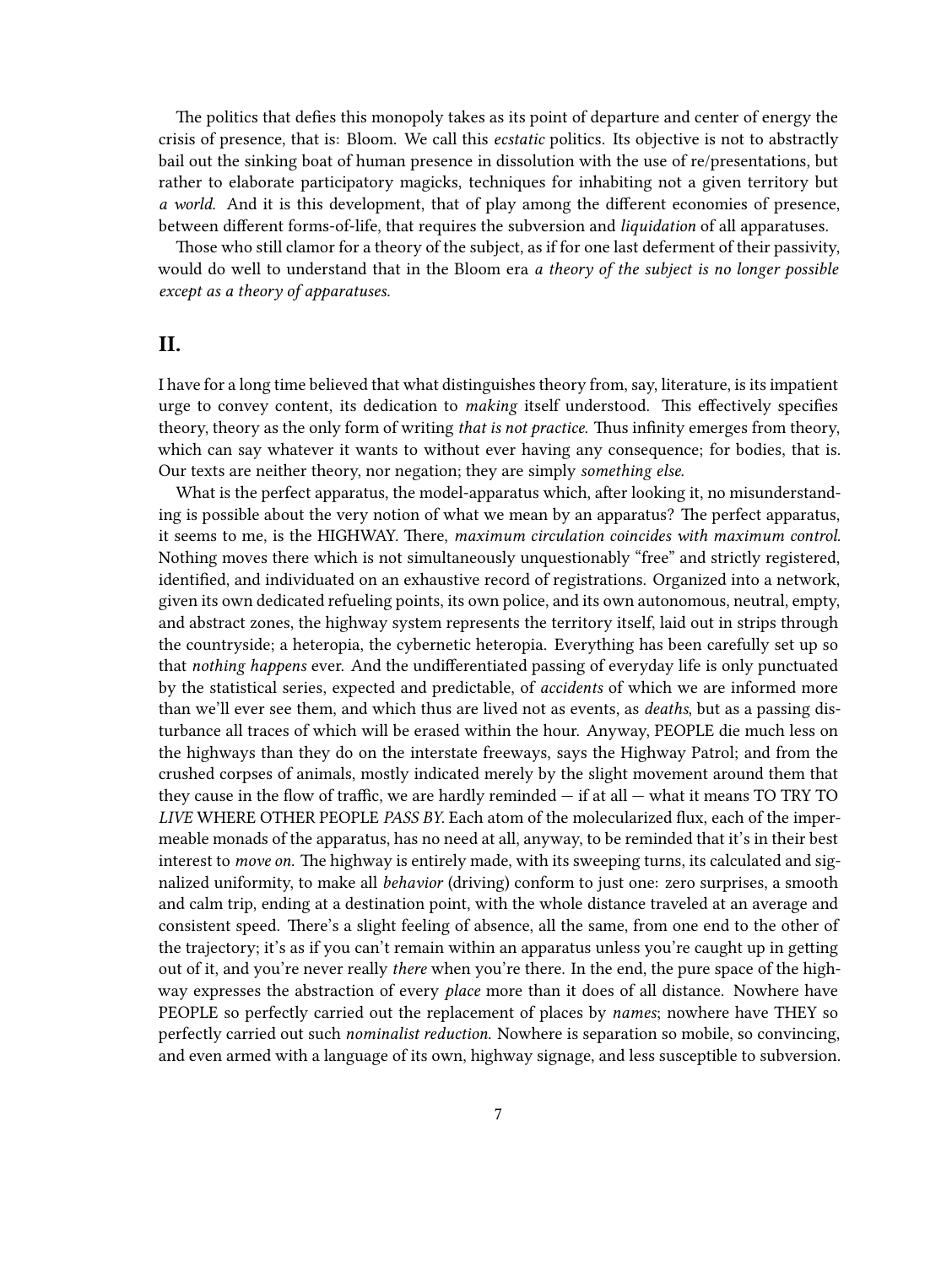The highway, thus, as *concrete* utopia of the cybernetic Empire. And to think, some people really still talk about "information highways" without foreseeing the promise of total policing!

The metro, the *metropolitan* network, is another sort of mega-apparatus, underground this time. There's no doubt, considering the police frenzy that never departed from the  $\text{RATP}^1$  since the Vichy era, that a certain consciousness of this fact has insinuated itself on all its levels, even its mezzanine passageways. And so, a few years back, in the tunnel walkways of the Paris metro, one could read a long public notice from the RATP, decorated with a lion striking a royal pose. The title of the notice, written in fat, stunning letters, stipulated "THE ORGANIZERS OF PLACES ARE THEIR MASTERS." And whoever deigned to stop and read it would be informed of the intransigence with which the Administration was dedicated to protecting its monopoly over the management of their apparatus. Since then it seems that the *Weltgeist* has made progress among the imitators at the RATP Communications department, since all the ad campaigns now are signed "RATP, the free spirit." Oh the "free spirit." What a fate for that phrase, which has gone from Voltaire to ads for new bank services by way of Nietzsche — *to have* a free spirit more than to *be* a free spirit: that's what Blooms with a hankering for ever further bloomification demand. *Having a free spirit* means the apparatus takes charge of those who submit to it. There's a certain comfort attached to that, and it comes from being able to forget, until further notice, that we are in the world.

Within each apparatus, there is a prior decision hidden. The Kind Cyberneticians of the  $CNRS<sup>2</sup>$ spin it this way: "The apparatus can be defined as the concretization of an intention via the installation of landscaped environments." (*Hermes*, no. 25) *Flow* is necessary for the maintenance of apparatuses, because behind it there's that hidden decision. "Nothing is more fundamental to the shopping center's survival than a regular flow of customers and products," observed the offensive bastards from the Harvard Project on the City. But ensuring the permanence and direction of the molecularized flow, connecting the different apparatuses to one another, requires a principle of equivalence, a *dynamic* principle different from the ongoing norm in place for each apparatus. This principle of equivalence is the commodity. The commodity, that is, *money,* as that which individuates, separates all social atoms, places them alone faced with their bank accounts like christians alone before their God; money that at the same time allows us to continually enter into all apparatuses and at every entry to record a *trace* of our position, of our passage. The commodity, that is, *work,* which allows the greatest possible number of bodies to be contained within a certain number of standardized apparatuses and allows them to be forced to pass through there and to *remain* there, with everyone organizing their own trackability with their résumés — isn't it true after all that to work today is not so much to *do* something as it is to *be* something, and above all to be *available*? The commodity, that is, *the recognition* thanks to which each person self-manages their submission to the police of qualities and maintains a magic distance from other bodies, a distance big enough to neutralize them but not to exclude them from social valorization. And so, guided along by the commodity, the flow of Blooms gently imposes upon him the necessity for the apparatus that includes him. A whole fossilized world survives in this architecture, which no longer needs to celebrate sovereign power *because it itself is now a sovereign power:* it only has to configure the space — the crisis of presence does the rest.

<sup>&</sup>lt;sup>1</sup> Autonomous Parisian Transit Administration

 $^{\rm 2}$  National Scientific Research Center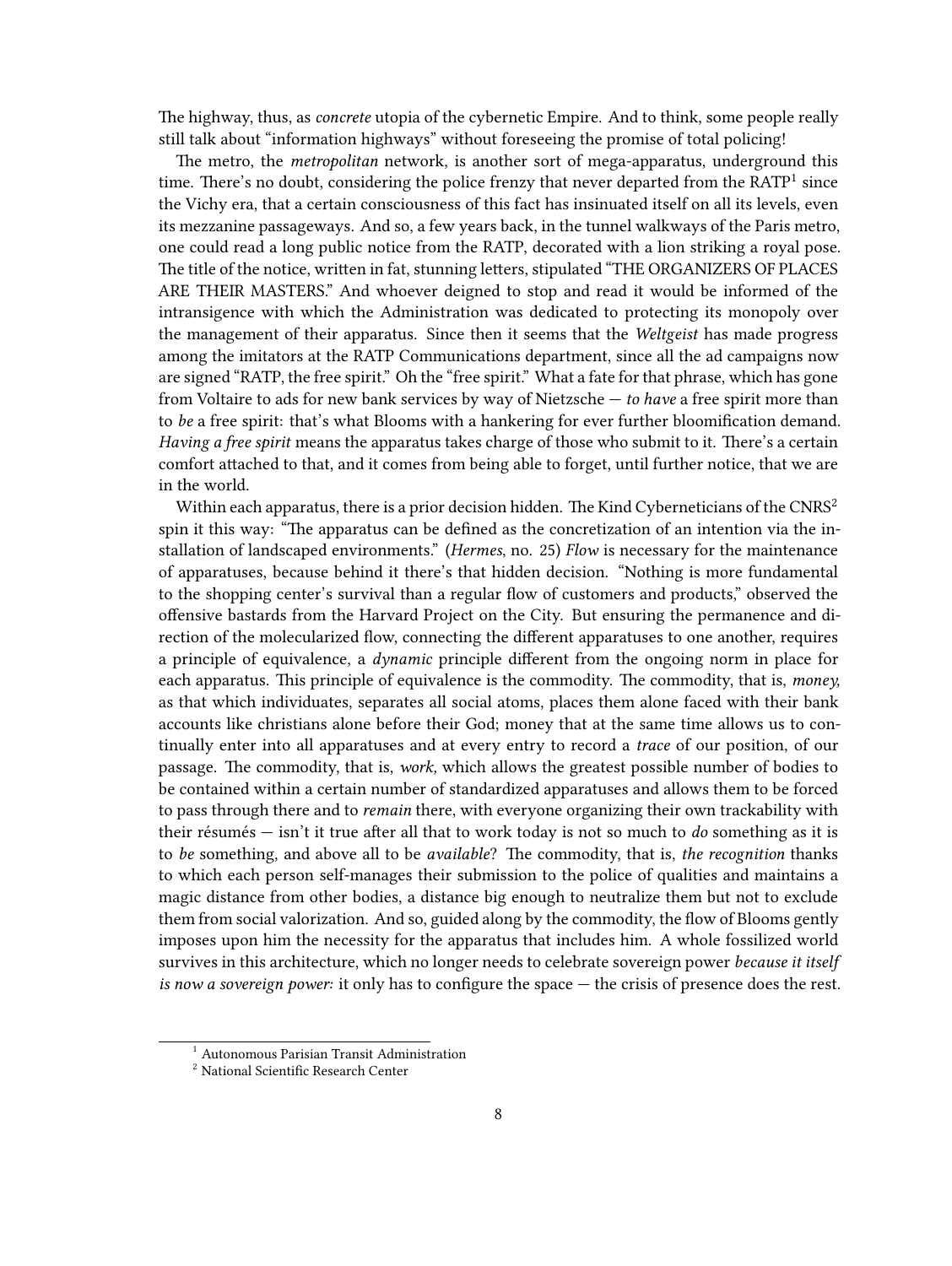In the Empire, the classical forms of capitalism still live on, but as hollow forms, as pure vehicles in the service of the maintenance of the apparatuses. Their afterglow shouldn't lure us in: they are no longer to be found within themselves; they have become a function of something else. THE POLITICAL NOW DOMINATES THE ECONOMIC. The supreme issue is no longer the extraction of surplus value, but *Control*. The levels of surplus value extraction themselves now only indicate the level of Control which is the condition for it locally. Capital is now but a *means* in the service of generalized Control. And though there is still an imperialism of the commodity, it operates above all as an imperialism of apparatuses; imperialism that responds to just one necessity: the need for a TRANSITIVE NORMALIZATION OF ALL SITUATIONS. It's about extending circulation *between* apparatuses; it's what forms the best vector of universal trackability and *orderly flows*. There as well, our Kind Cyberneticians have a knack for phrasing: "In general, the autonomous individual, seen as a carrier of his own intentionality, appears as the apparatus' central figure… We don't orient individuals anymore; the individuals orient themselves within the apparatus."

There is nothing mysterious about the reasons why Blooms submit so massively to apparatuses. Why on certain days I don't steal anything from the supermarket; either because I feel too weak or I'm lazy: to not steal is comfortable. To not steal is to absolutely melt into the apparatus, to conform to it to not have to uphold the force relations underlying it: the force relationship between a body and the aggregate of employees, the security guards, and possibly the police. Stealing forces me into presence, makes me pay attention, puts me on a level of exposedness over the physical surface of my body which some days I just don't have it in me to go for. Stealing forces me to *think through my situation*. And sometimes I don't have the energy. So I pay, I pay to be rid of the very experience of the apparatus in all its hostile reality. It is my *right to absence*, in fact, that I'm claiming.

## <span id="page-8-0"></span>**III.**

*What can be shown cannot be said.*

*The statement is not the said.*

– Heidegger

There is a materialist approach to language which starts with the fact that what we perceive is never separable from what we know about it. *Gestalt* long ago showed how, when faced with a confused image, the fact of our being told that it shows a man sitting on a chair or a half open can is enough to make those things appear to us. The nervous reactions of a body, and thus certainly of its metabolism, are strictly linked to, if not directly dependent on, the whole of its representations. Admitting this is necessary not so much for establishing the value of, but more the *vital significance* of each metaphysic, and its incidence in terms of forms-of-life.

Let's now imagine, after all that, a civilization where grammar would have at its center, namely in the use of the most popular word in its vocabulary, a sort of defect, a failure such that everything would be perceived not only from a falsified perspective, but in the majority of cases from a *morbid* perspective. Let's imagine then what the standard psychology of its users would be, their mental and relational pathologies, the diminished life that they'd be exposed to. Such a civilization would certainly be unlivable, and would only spread disaster and desolation every-

<sup>–</sup> Wittgenstein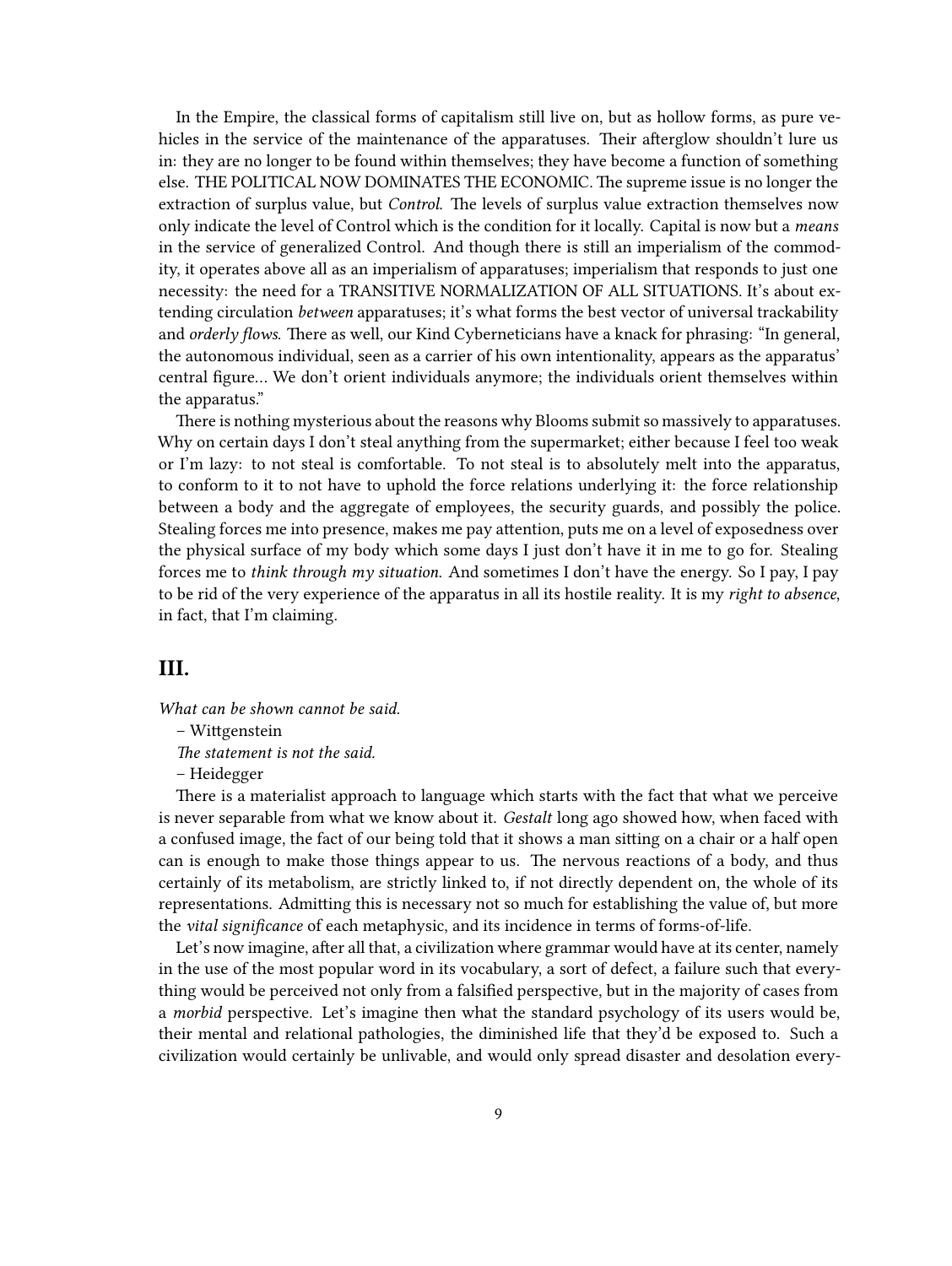where it extended itself to. And western civilization is just such a civilization, and this word is quite simply the verb *to be.* The verb *to be*, not in its auxiliary or existence related uses — "that's" — which are relatively inoffensive, but in its attributive uses — this rose *is* red — and its identity uses — a rose *is* a flower — which authorize the purest falsifications. For example, in saying "this rose is red," I give to the subject, "rose," a predicate that is not its own, one that is rather a predicate of  $my$  perception: it's me  $-$  I'm not colorblind, I'm "normal," and I perceive this particular light wavelength as "red." To say "I perceive the rose to be red" would be less objectionable. As for the statement "a rose is a flower," it allows me to erase myself opportunely from behind the classification operation that *I* am carrying out. It would thus be more suitable to say "I class the rose as among the flowers," which is a standard formulation in Slavic languages. It is quite evident, next, that the identity effects of *to be* have a totally different emotional scope when they allow one to say of a man with white skin "he is White," or to say of someone with money "he is rich" or of a woman who behaves in a slightly more free manner "she is a slut." We aren't making some denunciation of the supposed "violence" of such statements and thus preparing the advent of a new language police of some kind, an expanded *political correctness* which would see to it that each phrase carried with it its own scientific accuracy gauge. This is about knowing what we're doing, what PEOPLE are doing *to us*, when we speak: and knowing it *together.*

The logic underlying these uses of the verb *to be* is qualified as *aristotelian* by Korzybski; we simply call it "metaphysics" — and in fact we aren't far from thinking, like Schürmann, that "metaphysical culture as a whole shows itself to be a universalization of the syntactic operation called predicative attribution." What is at play in metaphysics, and notably in the social hegemony of the identifying "*is,*" is equally the negation of becoming, of the *event* of things and beings. "'Am I tired?' That doesn't mean much at first. Because my tiredness is not my own, it's not me that's tired. 'There's something tiring.' My fatigue is part of the world in the form of an objective consistency, a dull thickness in things themselves, the sun and the road uphill, and the dust and the potholes." (Deleuze, *Sayings and Profiles,* 1947.) In place of the event, "there's something tiringTIE A RING," metaphysical grammar forces us to declare a subject and then to bring its predicate back to it: "I am tired" – that's the arrangement of a position of retreat, an ellipsis of being-in-the-situation, the erasing of the form-of-life announcing itself from behind its announcement, behind the autarchic pseudo-symmetry of the subject-predicate relationship. Naturally, the *Phenomenology of Mind,* that vault key to the western repression of determinity and forms-of-life, that basic training course for all future absence, opens with a justification for this disappearance. "To the question, *what is the now*," writes our Bloom-in-chief, "we reply, for example: *now is nighttime.* To prove the truth of this perceptible certainty a simple experiment will suffice. We note, in writing, this truth: a truth loses nothing by being written down and just as little in being preserved. If we now return to that truth at noon, we must say that it has gone stale." The glaring bait and switch here consists in the reducing the air of nothingness, the statement, to the said; to postulating the equivalence of the pronouncement made by a body in a situation, the said *as an event*, and the objectivized, written pronouncement, which remains, *like a footprint,* in indifference to all situations. From the one to the other, it is time, it is *presence* that falls through the trapdoor. In Wittgenstein's last written piece, *On Certainty*, whose title sounds like a kind of response to the first chapter of the *Phenomenology of Mind,* he went deeper into the issue. Paragraph 588: "But by using the words 'I know that it is a \_\_\_', am I not saying that I find myself in a certain state of being, whereas the simple affirmation "It is a \_\_\_" does not. And nevertheless I'm often asked, after an affirmation of this kind: 'how do you know?' — 'Well, first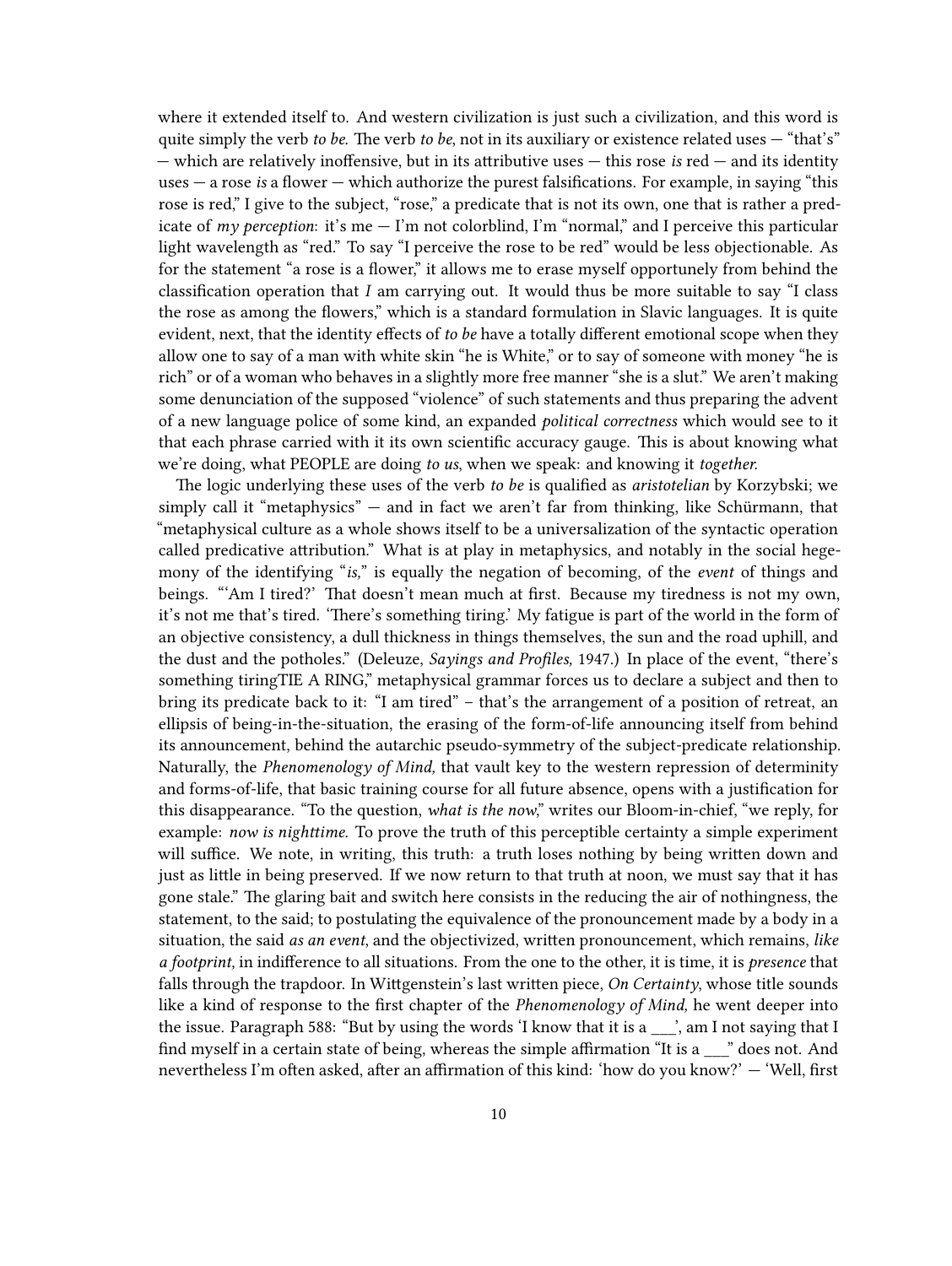of all for the simple reason that the fact of my affirming it lets you know that I think I know it.' This could also be explained as follows: in a zoo, one could put up a sign saying 'this is a zebra,' but not a sign saying 'I know this is a zebra.' 'I know' only means anything when it's coming out of a person's mouth."

The Power which has made itself the inheritor of all western metaphysics, Empire, draws all its strength from it, and all the immensity of its weaknesses as well. The extravagant control machinery, all the equipment for constantly stalking people that it's set up all over the planet, by the very excess of its watching betrays the excess of its blindness. With all the "intellects" it selfflatteringly thinks it has mobilized into its ranks it only confirms the obvious fact of its stupidity. It's striking to see how beings slide along among their predicates more and more from one year to the next, among all the identities PEOPLE make for them. Bloom certainly is making progress. Things are becoming indistinguishable. PEOPLE have an ever-harder time making people who think into "intellectuals," making people who work into "wage laborers," making people who kill into "murderers," making politically militant people into "militants." Formalized language – the arithmetic of norms – doesn't engage with any substantial distinctions. Bodies don't let themselves be reduced anymore to the qualities PEOPLE would like to attribute to them. They refuse to *incorporate* themselves into them anymore. They just leave, silently. Recognition, which first of all is the name for *a certain distance between bodies*, has overflowed at all points. It can no longer account for what is happening *between bodies*. Apparatuses are thus necessary; more and more apparatuses: to stabilize the relationship between the predicates and the "subjects" that obstinately escape them; to counteract the diffuse creation of asymmetrical, perverse, complex relationships with these predicates – in order to produce information and to produce the real *as information*. Obviously the deviations that the norm allows, and with the use of which bodies are individualized/distributed, are not sufficient anymore to maintain order; and moreover they have to make terror reign, the terror of *too much* deviation from the norm. There's a whole new police of qualities, a whole ruinous network of micro-surveillance, micro-surveillance at all moments and of all spaces, which have now become necessary to ensure the artificial stability of an imploding world. Obtaining self-control by everyone requires a new densification, a mass spread of ever more integrated, ever more underhanded control apparatuses. "The apparatus: an identity-crisis aid" wrote the fucks over at the CNRS. But whatever PEOPLE do to ensure the dreary linearity of the subject-predicate relationship, to subject every being to his or her representation in spite of the underlying detachment between them, in spite *of Bloom*, won't do any good. The apparatuses can try to fix and preserve expired economies of presence, make them persist beyond their happening, but they are powerless to stop the *siege of phenomena*, which will eventually drown them. For the time being, the fact that it's not a being itself that is most often the carrier of the qualities we attribute to it, but rather it's that our perception proves more and more clearly the fact that our metaphysical poverty, the poverty *of our art of perception*, makes us experience everything as quality-less, and makes us *produce the world as deprived of any qualities*. In this underlying collapse, things themselves, free from all attachments, come more and more instantly into presence.

In fact, *each detail* of a world that has become foreign to us precisely in its details now appears to us as an appar*atus,* as an *apparatus.*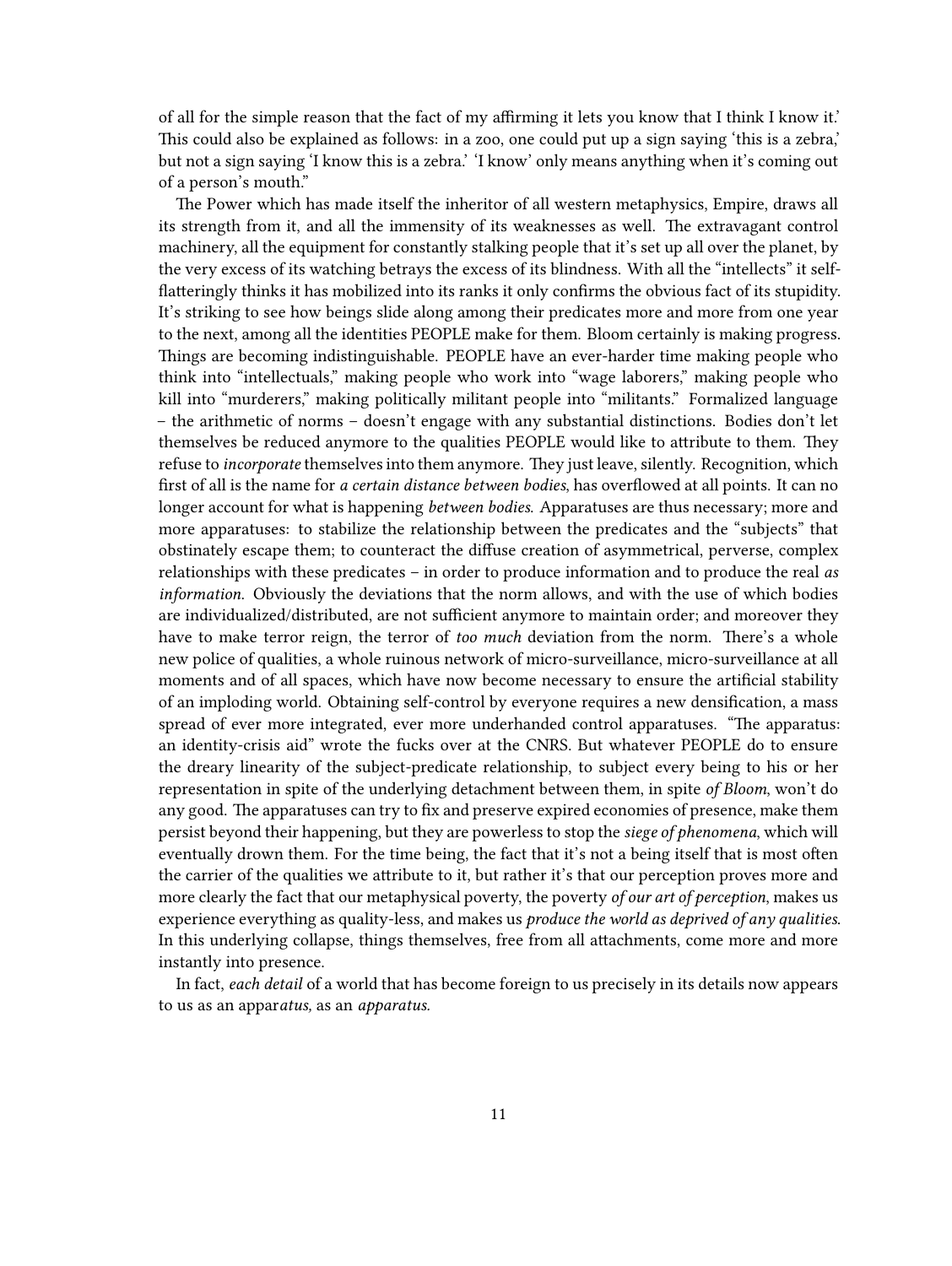## <span id="page-11-0"></span>**IV.**

*Our reasoning is the differentiation of discourse, our history the differentiation of time, our self the differentiation of masks.*

– Michel Foucault, *Archaeology of Knowledge*

It's part of a hugely overarching paradigm of thought that such thought wants to *know what it's doing,* to know *what kinds of operations it's engaged in.* Not in aiming to arrive at some final, prudent, measured Reason, but on the contrary to *intensify* the dramatic enjoyment attached to the game of existence, even in its inevitabilities. It's obscene, obviously. And I must say that wherever one goes, in any milieu one moves within, all *situation-based* thinking is immediately seen and warded off as perversion. To obviate this unfortunate reflex, it's true that there is always at least one presentable way out, which is to make such thinking out as a *critique*. In France, that's something PEOPLE are avid for. By showing myself to be hostile to that which I have penetrated the functioning and determinisms of, I protect from myself exactly what I want to annihilate, make it safe from *my practice.* And it is precisely that, this innocuousness, that PEOPLE expect of me by exhorting me to declare myself to be a critic.

The freedom of play that the acquisition of a knowledge-power leads to fills people with terror on all sides. This terror, the terror of crime, is endlessly emanated by the Empire among bodies, thus ensuring its preservation of its monopoly on knowledge-powers, meaning  $-$  in the end  $-$  its monopoly on *all powers*. Domination and Critique have always formed an apparatus unavowably directed against a common *hostis*: the conspirator, he who acts *under cover*; he who makes use of everything PEOPLE give him and recognize him as *like a mask.* The conspirator is hated everywhere, but PEOPLE's hate for him can never be as great as is the *pleasure* he gets out of his game. Assuredly, a certain dose of what is commonly called "perversion" enters into the conspirator's pleasure, because what he plays on, among other things, is his opacity. But that's not the reason why PEOPLE never cease to push the conspirator to make himself a critic, to *subjectivize* himself as a critic, nor is it the reason for the hatred PEOPLE so typically have for their subject. The reason is, quite stupidly, the fact that he incarnates *danger*. Danger, for the Empire, is the war machines: for when men transform into war machines, they ORGANICALLY BIND TOGETHER THEIR TASTE FOR LIFE AND THEIR TASTE FOR DESTRUCTION.

The moralism of all critique isn't worth critiquing; it's enough for us to know how little a penchant we have for what is really happening in it: the exclusive love for sad emotions, powerlessness, contrition, a desire *to pay*, to expiate, to be punished, the passion for indictment, hatred of the world, hatred of life, gregarious impulse, expectation of martyrdom. This whole "consciousness" business has never really been understood. There is, effectively, a *need* for consciousness which is not at all a need for "self-elevation," but a need to elevate, refine, and whip up *our enjoyment*, to increase tenfold *our pleasure*. A science of apparatuses, a critical metaphysics, is thus indeed necessary, but not to depict some pretty picture of certainty behind which to erase yourself, nor even to *add* to the life of such thinking, as it speaks out. We need to think about our lives in order to dramatically *intensify them*. What do I care about any refusal that is not at the same time a precisely measured knowledge about destruction? What do I care for knowledge that doesn't increase my potential, like what PEOPLE perfidiously call "lucidity," for example?

As for the apparatuses themselves, the uncouth propensity of bodies that *do not know joy* would be to reduce the present revolutionary perspective to a perspective of their immediate destruction. Then these apparatuses would become no more than a kind of object scapegoat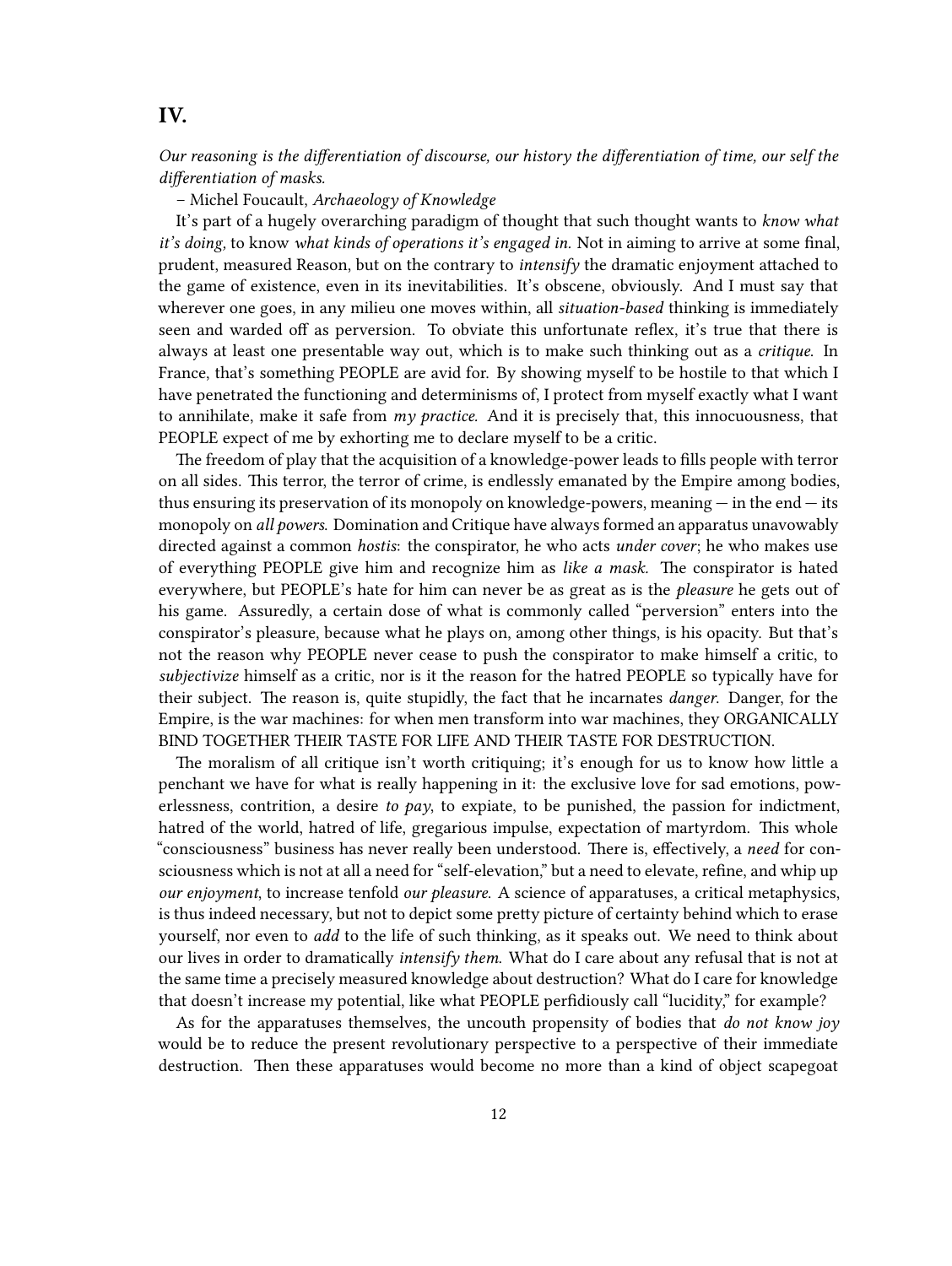that everyone could univocally have the same opinion on again. We'd just be stuck again with the oldest of modern fantasies, the romantic fantasy that *Steppenwolf* ends with: the fantasy of a war of men versus machines. Reduced to that, the revolutionary perspective would become mere frigid abstraction again. *But the revolutionary process is a process of a general growth in potential or nothing.* Its Hell is the experience and science of apparatuses, its Purgatory the division between that science and the exodus out of the apparatuses, and its Paradise insurrection, the destruction of those apparatuses. And it's up to *each person* to pass through this divine comedy, like an experimentation without any turning back.

But for the time being the petty-bourgeois terror of language still reigns uniformly. On the one hand, in the "everyday" sphere, PEOPLE tend to think things are just words, that is, that they are, supposedly, *what they are* — "a cat is a cat," "a coin is a coin," "I am I." On the other, as soon as the impersonal (PEOPLE) has been subverted and language suddenly becomes a potential agent of disorder within the clinical reality of the already-known, PEOPLE project that regularity out into all the cloudy regions of "ideology," "metaphysics," "literature," or, more commonly, "small talk." However, there have been and will be insurrectionary moments where, under the effects of a flagrant derangement of the everyday, common sense will overcome that terror. PEOPLE will then perceive that what is real about words isn't what they designate — a cat is not "a cat," a coin is — less than ever — "a coin," and I am not "myself." *What is real about language is the operation it carries out.* Describing some being as an *apparatus*, or as being produced by an apparatus, is a practice of *denaturing* the given world, an operation of *taking a step back from* what is familiar to us, or wants to be considered so. And you know it.

Distancing the given world, up to now, was always the property of critique. Only critics believed that once that was done church was over. Because at bottom it was more important to critique to put the world at a distance than to put itself outside of its reach, precisely within those cloudy regions. It intended to make PEOPLE know its hostility to the world, its innate transcendence. It wanted PEOPLE to believe it, to think that it was *out there somewhere*, in some Grand Hotel of the Abyss, or in the Republic of Letters. What we're about is the opposite. We impose a distance between ourselves and the world, not to make it understand that we are elsewhere, but to *be there in a different way*. The distance we introduce is the playing area that our gestures need; engagements and disengagements, love and overkill, sabotage and abandon. Thinking about apparatuses — critical metaphysics — prolongs the critical act that had so long been crippled, and by prolonging it *annuls it*. In particular, it annuls what for more than 70 years has been the center of energy for anything really living still contained within marxism; I'm thinking of that famous chapter in *Das Kapital* about "the fetishistic character of the commodity and its secret." Just how much Marx failed to do any thinking that went beyond that of the Enlightenment, just how much his *Critique of Political Economy* was effectively *no more than a critique*, appears nowhere as regrettably as in those few paragraphs.

In 1842 Marx discovered the concept of fetishism by reading the classic Enlightenment work, *On the Cult of the Fetish Gods*, by President De Brosses. Ever since his famous article on "wood thieves," Marx compared gold to a fetish, basing that comparison on an anecdote drawn from De Brosses' book. De Brosses was the historical inventor of the concept of fetishism, the one who extended the illuminist interpretation of the activity of certain African cults to the totality of all civilizations. For him, fetishism is the cult proper to "primitives" in general. "Many similar facts, or facts about the same race, establish with the utmost clarity that what is today the Religion of the Black Africans and other Savages was formerly that of more ancient peoples; and that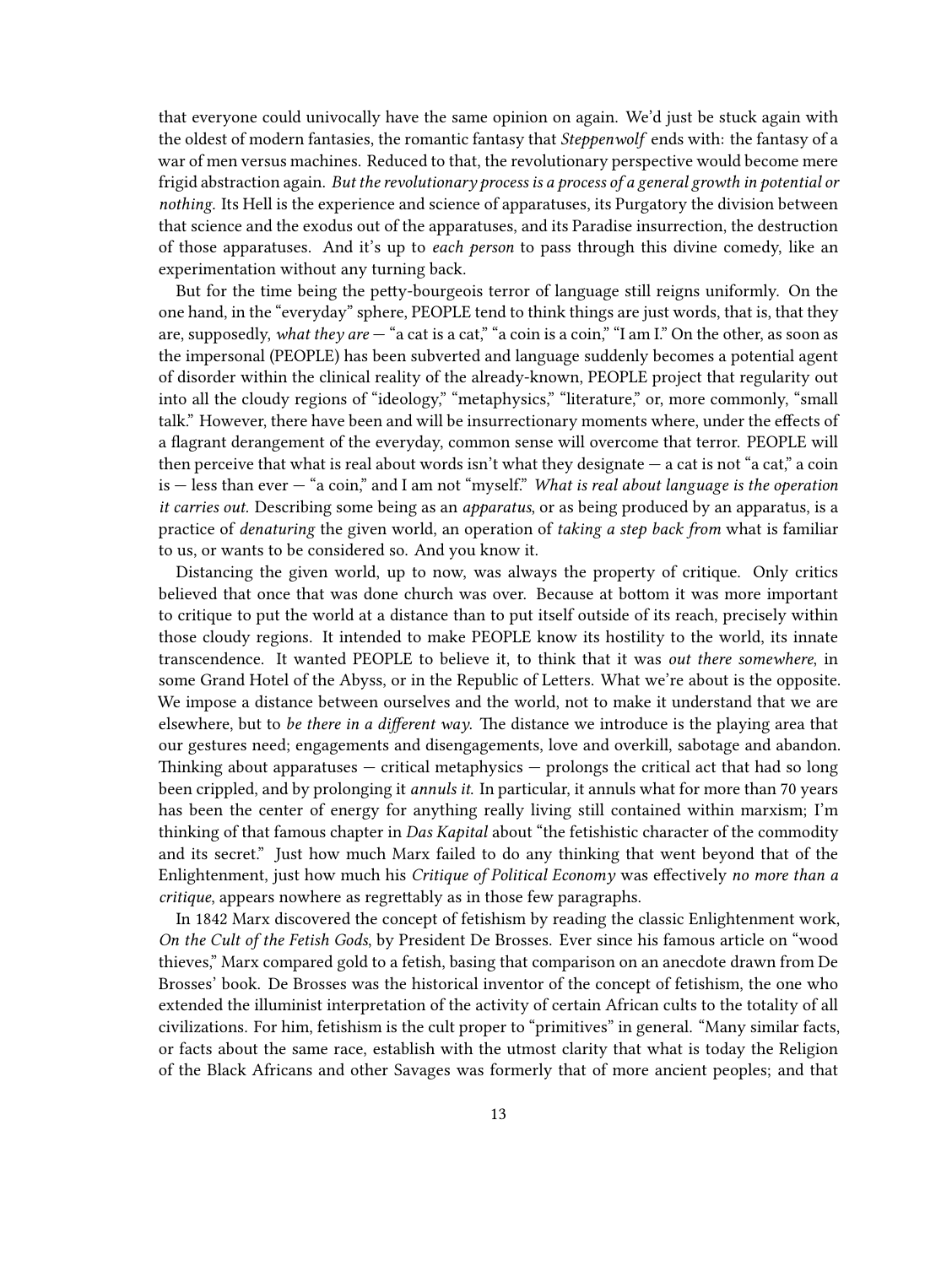in all centuries, and all over the earth, we have seen the reign of this direct, faceless cult of animal and vegetable products." What scandalized Enlightenment man the most about fetishism, especially Kant, was the actual African person's way of seeing it. Bosman, for instance, in his *Voyage in Guinea* (1704), states: "we make and unmake Gods, and… we are the inventors and masters of what we make our offerings to." Fetishes are these objects or these beings, these *things* in any case, to which the "primitive" magically bonds himself to restore the presence that some strange phenomenon or other, whether violent or just unexpected, had made vacillate. And effectively, this thing can be anything that the Savage "directly divinizes," as the appalled writers of *Aufklärer* put it, who only see things in all this, and not the magic operation of the restoration of presence. And if they are unable to see that operation, it's because *for them just as much as for the "primitive" — not including the sorcerer, of course — the vacillation of presence, the dissolution of the self, are not appropriable.* The difference between the modern and the primitive is merely that the former *forbids* the vacillation of presence and establishes himself *within the existential denial* of his fragility, whereas the latter accepts such vacillations and fragility as long as he can use all means available to remedy them. That's why *Aufklärer* has such a frenzied, polemical relationship with the "magical world"; just the *possibility* of it fills them with fear. And this is also where we get the invention of "madness," for those who cannot submit to such harsh discipline.

Marx's position in this first chapter of *Capital* is no different than President de Brosses' position; it is the standard gesture of *Aufklärer* and critique itself. "Commodities have a secret; I unmask it. You'll see, they won't keep their secret much longer!" Neither Marx nor marxism ever moved on from the metaphysics of subjectivity; that's why feminism, or even cybernetics, had no trouble at all undoing them. Because he historicized everything *except human presence*, because he studied all economies *except economies of presence*, Marx saw exchange value like Charles de Brosses saw fetish cults among "primitives" back in the 18<sup>th</sup> century. He did not want to understand *what is at play* in fetishism. He did not see by what *apparatuses* PEOPLE make commodities exist *as* commodities, how, materially — by the accumulation of *stockpiles* in the factory; by the special, individualizing placement of *best-sellers* in shops, behind a storefront window, or on an ad; by the devastation of any possibility of immediate use and of all intimacy with places — PEOPLE produce objects *as objects*, and commodities *as commodities.* He acts *as if* none of this, nothing having to do with perceptible experience, had to do at all with the famous "fetishistic character"; as if the plane of phenomenality which makes commodities exist *as commodities* was not itself *materially produced*. And Marx counterposes his classicalsubject-assured-of-his-presence incomprehension, which sees "commodities as material, that is, as use values," to the effectively mysterious general blindness of the exploited. Even if he did understand that the exploited had to be immobilized one way or another as spectators on the circulation of things in order that their relations amongst themselves could appear as relations among things, he did not see the *apparatus* character of the capitalist mode of production. He did not want to see what was happening from the point of view of a being-in-the-world, between these "men" and these "things"; he who wanted so badly to explain the need for everything did not understand the need for this "mystical illusion," and how it is anchored in the vacillation of presence, and *in the repression of presence*. He could only dismiss that fact by writing it off as obscurantism, as a theological and religious backwardness of some kind, as "metaphysics." "In general, the religious reflection of the real world will only disappear when the conditions of labor and of practical life finally present to man a kind of transparent and rational relation with his peers and with nature." Here we see the ABCs of the Enlightenment catechism; that is, what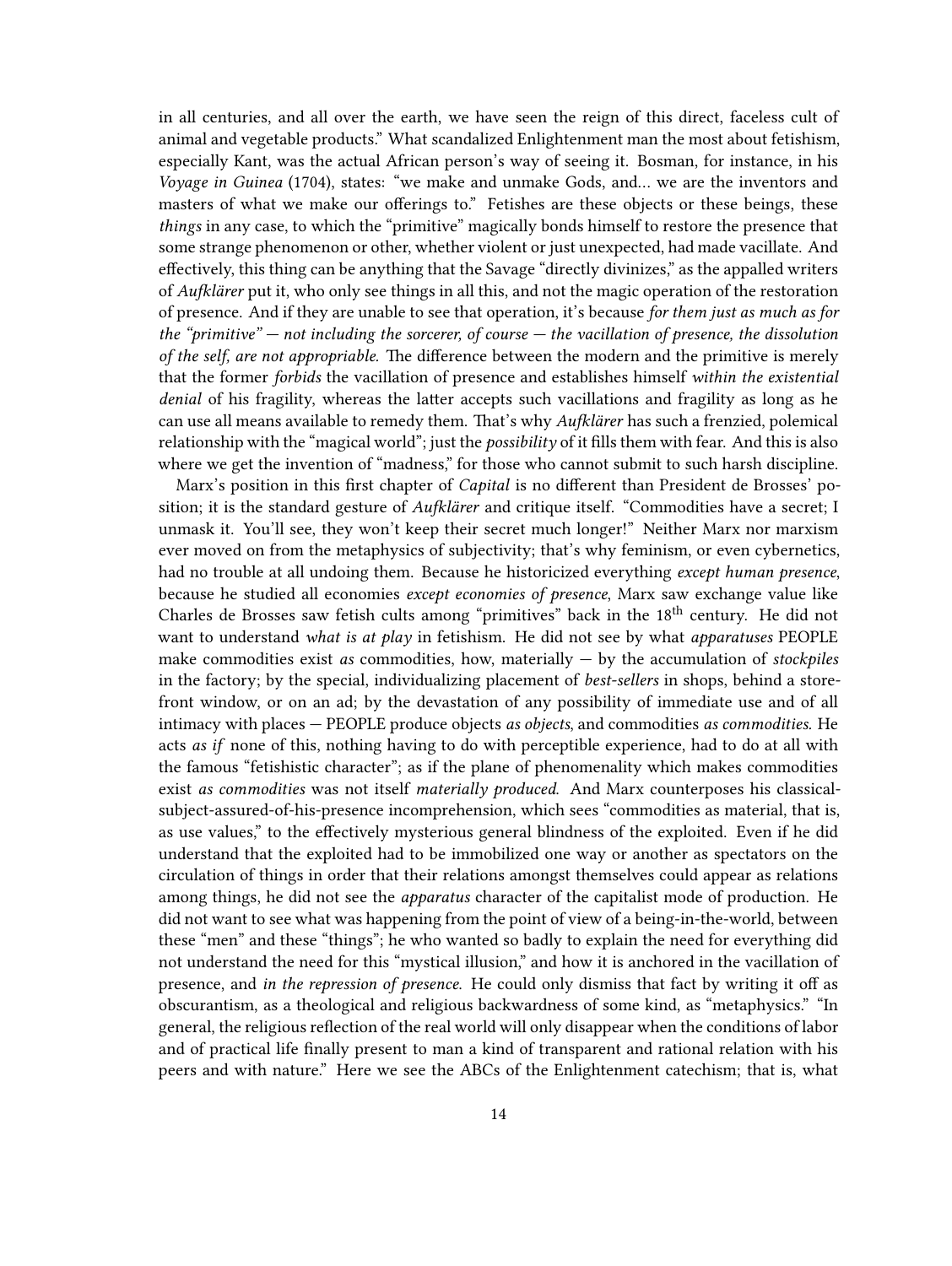it supposes to be programmatic for the world *as it has been built since then*. Since people can't recall their own relationship to presence, the singular modality of their being-in-the-world, nor even what they're engaged in *here and now*, they inevitably call upon the same worn out crap as their ancestors: entrusting to a teleology as implacable as it is cast-off the execution of even the very sentences they are speaking. The failure of marxism, as well as its historical successes, are absolutely tied to the *classical* posture of withdrawal that it authorizes, to the fact — in sum that it's still suckling at the bosom of the modern metaphysics of subjectivity. Even the most cursory discussion with a marxist is enough to demonstrate the real reasons for his beliefs: marxism operates as an existential crutch for a lot of people who are frightened that they can no longer take their world for granted. On the pretext of materialism, it allows the smuggling through of the most *vulgar* metaphysics draped in the costume of the haughtiest dogmatism. It is certain that without the practical, *vital* contribution of blanquism, marxism would never have been able to accomplish its October "revolution."

What's at issue for a science of apparatuses is thus not to denounce the fact that these apparatuses *possess us*, or that there's *something magical about them*. We know well that at the wheel of a car it's quite rare for us not to behave like automobile drivers, and we don't need anyone to explain to us how a television, a playstation, or a "planned environment" condition us. *A science of apparatuses, a critical metaphysics, acknowledges the crisis of presence; and it's getting ready to vie with capitalism on the terrain of magic.*

WE WANT NEITHER VULGAR MATERIALISM NOR "ENCHANTED MATERIALISM;" WHAT WE ARE ELABORATING IS A *MATERIALISM OF ENCHANTMENT.*

#### <span id="page-14-0"></span>**V.**

A science of apparatuses can only be *local.* It can only consist in the regional, circumstantial, and detailed reading of how one or many such apparatuses operate. And no new additions can come about without its cartographers knowing, since its unity doesn't reside in an extorted systematicity, but in the question that each of its advancements gives rise to, the question "*how does that work?*"

The science of apparatuses puts itself in a relation of direct rivalry with the imperial monopoly on knowledge-powers. That's why its sharing and communication, the circulation of its discoveries, is essentially *illegal*. In this sense it is different from *DIY*. The DIY-er, as he who accumulates knowledge about apparatuses so as to better arrange them, so as to make a niche for himself in them, who — thus — accumulates whatever knowledge *that is not power* that he can about the apparatuses*.* From the dominant perspective, what we call a science of apparatuses or critical metaphysics is in the end nothing but the science of crime. And there as elsewhere, there's no initiation that isn't immediately experimentation and practice. NOBODY GETS INITIATED INTO AN APPARATUS, ONLY TO ITS OPERATION*.* The three stages on the path of this singular science are, successively: crime, opacity, and insurrection. Crime corresponds to the necessarily dividual moment when you learn how an apparatus operates. Opacity is the condition for the sharing, communization, and circulation of the knowledge-powers acquired in that study. In the Empire, zones of opacity where that kind of communication can come about are naturally going to be uprooted and forbidden as much as possible. This second stage thus requires an increased coordination. All the activity of the SASC is part of this opaque phase. The third stage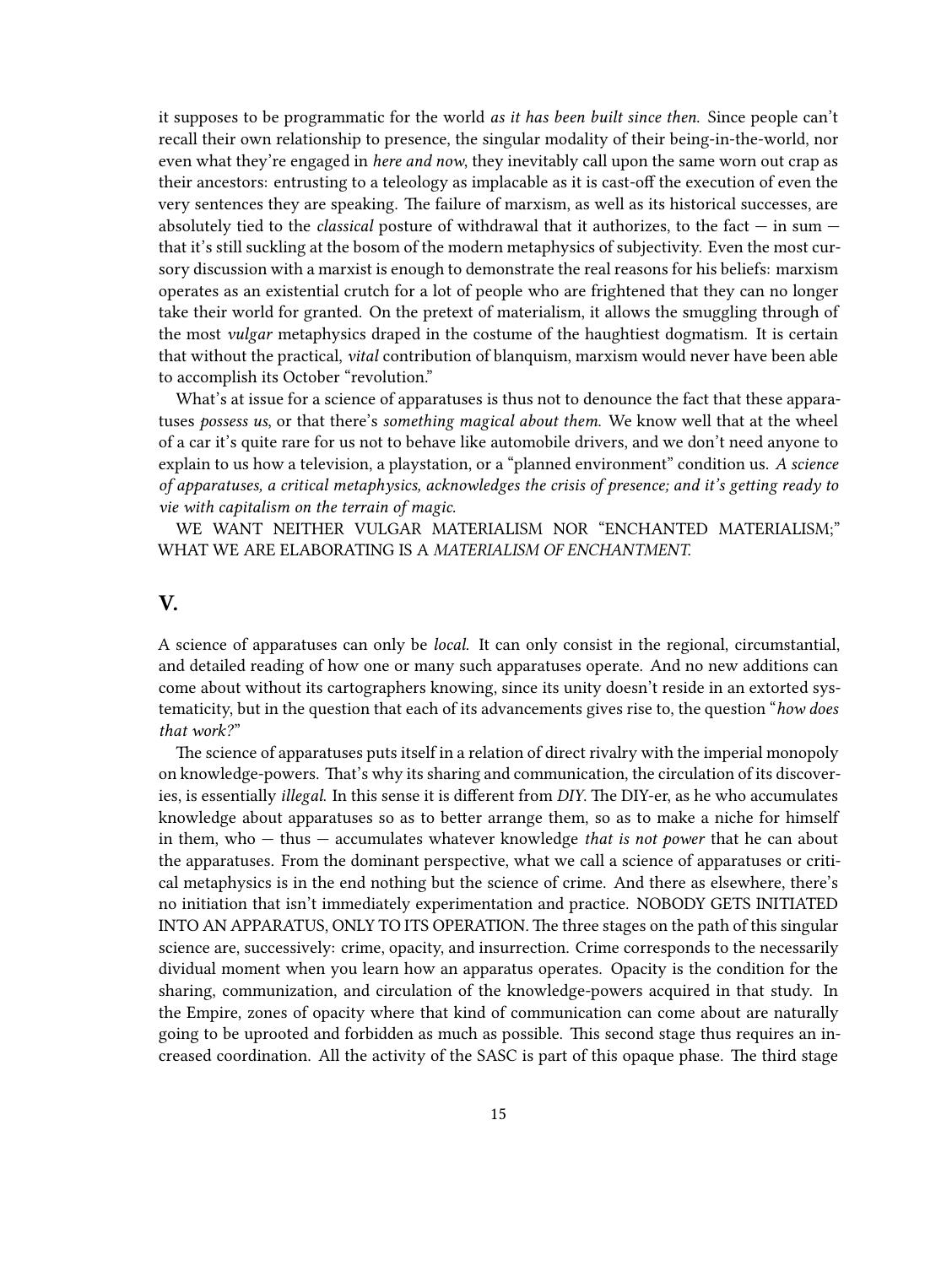is insurrection, the moment when the circulation of knowledge-powers and cooperation among forms-of-life in view of the destruction-enjoyment of imperial apparatuses can take place freely, out in the open. In light of this perspective, this text can only have a purely preliminary character, somewhere between silence and tautology.

The need for a science of apparatuses is felt at the moment when men, human *bodies*, complete their integration into a world that is entirely produced. Few among those who find fault with the expensive poverty that PEOPLE would like to impose on us have still not grasped what living in a world that is *entirely produced* really means. First of all it means that even what had appeared "authentic" at first glance reveals itself upon contact to be no more than a product: its very nonproduction is a valorizable modality within production in general. What the Empire carries out, both from its Biopower and Spectacle angles — and this brings to mind an altercation I had once with a Negriist from *Chimeras,* an old sorceress with a rather nice Goth style, who upheld as if it were an unquestionable fact of feminism and of her own materialist radicalness the idea that she had not *raised* her two children but that she had *produced* them — is indeed the metaphysical interpretation of Being as either being *produced* or nothing at all, "produced" meaning having been brought into being in such a way that its creation and its active self-manifestation were one and the same thing. Being "produced" always means having been *at the same time* created and made visible. Entering into presence, in western metaphysics, was never distinct from entering into visibility. It is thus inevitable that the Empire, which is propped up on production-hysteria, is also propped on transparency-hysteria. The surest method to prevent the free arrival into presence of things is still to provoke it at all moments, tyrannically.

Our ally, in this world delivered over to the most ferocious, constant search-and-seizure, delivered over *to apparatuses*, in this world that revolves fanatically around a management of everything visible that aims to be a total management of Being, is none other than Time. *Time* is on our side. The time of our experience, the time that guides and shreds our intensities, time which smashes, rots, destroys, breaks, deforms; time that is surrender, the very element of surrender, time that condenses and thickens into a bundle of *moments* where all unification is defied, ruined, truncated, and scratched all over its surface *by bodies themselves*. WE HAVE TIME. And where we don't have it, we can still take our time. Taking the time to do it; that's the condition for any communizable study of apparatuses. Locating the regularities, the sequences, the dissonances. Each apparatus has a little music of its own, and it's a matter of slightly detuning it, distorting it in passing, making it enter into decadence, perdition; pulling it off its hinges. This music is never noticed by those who *rush along* within the apparatus; their pace is too obedient to the cadence to hear it distinctly. To really hear it you have to start from a different temporality, a rhythmicity of your own, so as to become attentive to the *ambient norm* while passing through the apparatus. This is what thieves, what criminals learn  $-$  to make their exterior and internal reasoning differ from their behavior; to unfold and page through their consciousness, to be at the same time mobile and stopped, to be on the lookout while deceptively appearing distracted. Accepting the dissolution of presence as a simultaneous, asynchronous gearing-down of its modalities. Hijacking the imposed schizophrenia of self-control and making it into an offensive instrument of conspiracy.

#### BECOMING A SORCERER.

"To stop the dissolution, there is one path: going deliberately to the limit of your own presence, and taking that limit as the coming object of a specific *praxis*; placing yourself in the heart of limitation and becoming its master; identifying, representing, calling up 'spirits,' acquiring the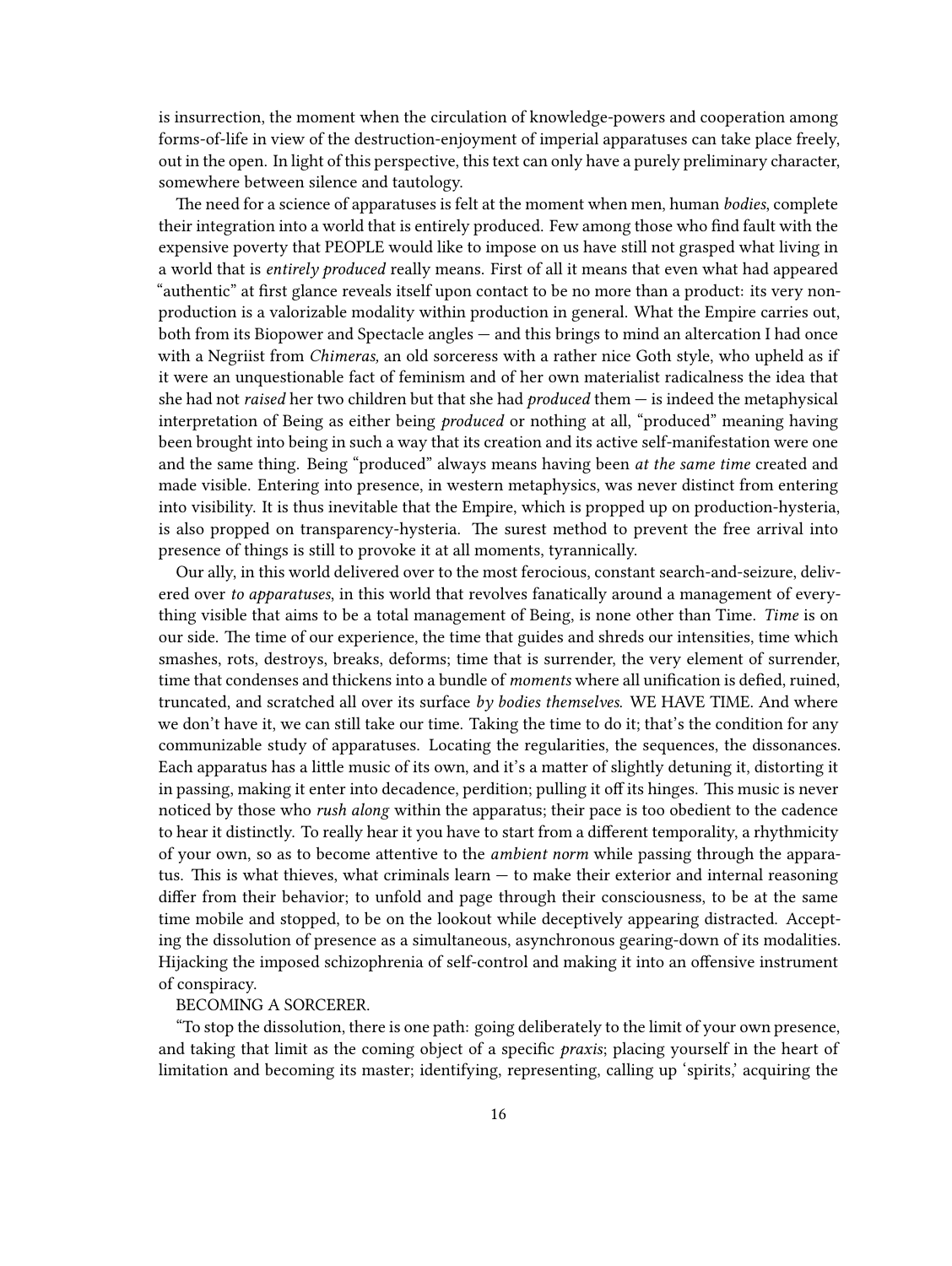power to call upon them at will and make use of their work for the benefit of a professional practice. The sorcerer follows precisely that path: he transforms critical moments of being-inthe-world into moments of courageous and dramatic decision, the decision to situate himself within the world. Considered as a *given*, his being-in-the-world risks dissolving: it is still not really given. With the beginning of the vocation  $-\text{ with his initiation} - \text{ the magician unmakes}$ this given in order to *remake* it in a second birth; he goes back down to the limit of his presence so as to reconstruct himself in a new and well-delimited form: the techniques proper to favoring the mutability of presence, like trance itself and similar states, express precisely this being-*there* that unmakes itself to remake itself, which goes back down to its *there* so as to rediscover itself in a dramatically sustained and guaranteed presence. Moreover, the mastery that he has attained to allows the magician to plunge not only into his own mutability, but equally into that of others. The magician is he who knows how to *go beyond himself*, not in the ideal sense, but in the truly existential sense. He for whom being-in-the-world constitutes itself as a problem, and who has the power to procure his own presence for himself, is not just a presence among others but a being-in-the-world that can make itself present among all others, decode their existential drama and influence its course." This is the starting point for the communist program.

Crime, contrary to what Justice insinuates, is never an act, a deed, but a *condition of existence*, a modality of presence common to all the agents of the Imaginary Party. To prove it, just think of the experience of theft or fraud, the most elementary and standard forms of crime – TODAY, EVERYBODY STEALS. The experience of theft is phenomenologically something *totally different* than the so-called motives that are reputed to "drive" us to it, and which we ourselves put forth. Theft is not a transgression except from the perspective of representation: it is *an operation on presence,* a reappropriation, an *individual* re-conquest of presence, a re-conquering of the self *as a body within space*. The *how* of "theft" has nothing to do with its apparent act relative to law. This *how* is the *physical* consciousness of space and the environment, of the *apparatus,* that I am cornered into by theft. It is the extreme attention I give to bodies when cheating my subway fare, alert to the slightest sign that could indicate a ticket-inspectors' patrol. It's the almost scientific knowledge of the conditions I'll be operating in that is required for the preparation of any sizable crime. There's a certain incandescence of the body contained in crime, a transformation of the body into an ultra-sensitive impact surface, that's the real experience of crime. When I steal, I split myself in two, into an apparent, evanescent presence without thickness, absolutely ordinary – and a second one, a whole, intensive, and internal presence, where every detail of the apparatus surrounding me comes to life, with its cameras, its security guards, the *gaze* of its guards, the axes of vision, the other customers, the *gait* of the other customers. Theft, crime, and fraud are the conditions for a solitary existence at war against bloomification, against bloomification *by the apparatuses*. It is the non-submission proper to the isolated body; the resolution to escape, by playing a pro-active kind of game – even all alone and in a precarious manner – from a certain state of shock, a half-sleep, from the absence from the self which is the basis for all "life" within the apparatuses. The question, starting from that *necessary* experience, is how to move forward into conspiracy, and start organizing a real circulation of illegal knowledge, a criminal science. The purpose of the SASC is to facilitate that passage into the collective dimension.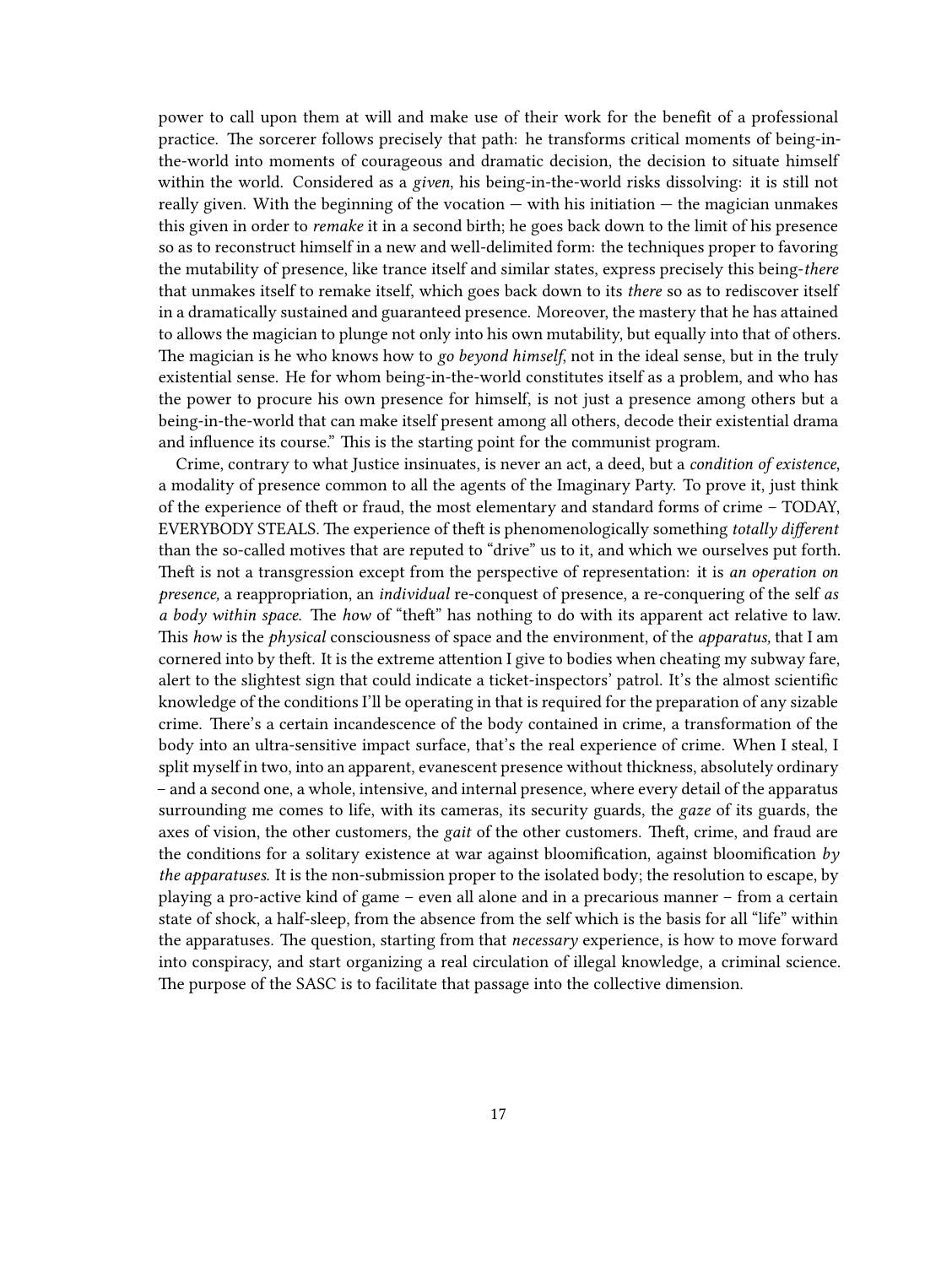## <span id="page-17-0"></span>**VI.**

Power speaks of "apparatuses": the vigipirate (national security alert system) apparatus, the RMI (minimum guaranteed income) apparatus, the educational apparatus, the surveillance apparatuses… And that lets it give its incursions an air of reassuring precariousness. Then, as time makes the novelty of what it's introduced begin to fade, the apparatus enters into the "order of things," and it becomes the precariousness of those whose lives take place in them that's remarkable. The sell-outs that write for the magazine *Hermes*, particularly those that wrote issue number 25, did not expect it would be them that would be asked, in order to contain and spread thin the general social implosion, to start the simultaneously discreet and massive work of legitimating domination. "Society," they say, "is seeking new modes of regulation in order to be able to face these difficulties. Apparatuses appear to be one of these attempts at a response. They allow adaptation to these fluctuations while at the same time tagging and signposting them… They are the product of a new proposition for articulation between the individual and the collective, ensuring that minimal interdependence will be maintained, based on a generalized fragmentation."

When confronted with any apparatus, for example a entry gate on the Paris subway, the wrong question to ask is "what's that for?" and, in that case, the wrong answer is: "it's for preventing fraud." The correct question to ask is the materialist question, the *critical-metaphysical* question, which on the contrary is: "what act, what *operation* does this apparatus carry out?" And the answer then would be "this apparatus singularizes and extracts illegal bodies from the indistinct mass of 'users' by forcing them to make some kind of easily spotted movement (jumping over the turnstile, or slipping past just behind a 'legal user'). Thus the apparatus *brings into existence* the predicate 'fare-cheater,' that is, it brings a particular body into existence *as a fare-cheater.*" The essential thing is that "*as*." Or, more precisely: the manner in which the apparatus *naturalizes* and *hides* that "*as.*" Because the apparatus has a way of making itself forgotten, of *erasing* itself behind the flow of bodies passing through it, its permanence is based on the continual updating of the submission of bodies to its operation – to its existence – which is *posed* every day and definitively. The apparatus installed thus configures space in such a way that this configuration itself remains out of the picture, like a pure given. From its manner of being taken for granted arises the fact that what it brings into existence does not appear as having been materialized by it. Thus the "anti-fraud gate" *realizes* the predicate "fare-cheater," more than it actually keeps people from getting out of paying their train fare.

AN APPARATUS PRODUCES A GIVEN BODY, QUITE MATERIALLY, *AS THE SUBJECT* OF THE INTENDED PREDICATE.

The fact that each being is now produced by apparatuses as a *specific kind* of being defines a new power-paradigm. In *The Abnormals*, Foucault says that the historical model for this new kind of power, the *productive* power of apparatuses, can be found in the city in times of plague. It is thus at the very heart of administrative monarchies that the form of power that was to supplant them was first experienced. It's a form of power that no longer operates by exclusion, but by inclusion; no longer by public executions, but by therapeutic punishments; no longer by arbitrary removal, but by vital maximization; not by personal sovereignty, but by the impersonal application of faceless norms. The emblem of this mutation of power, according to Foucault, is the *management* of the plague carriers, as opposed to the *banishment* of the lepers. The plague carriers, in effect, were not excluded from the cities and relegated to somewhere outside them like the lepers were. On the contrary; they took the plague as an opportunity to deploy a whole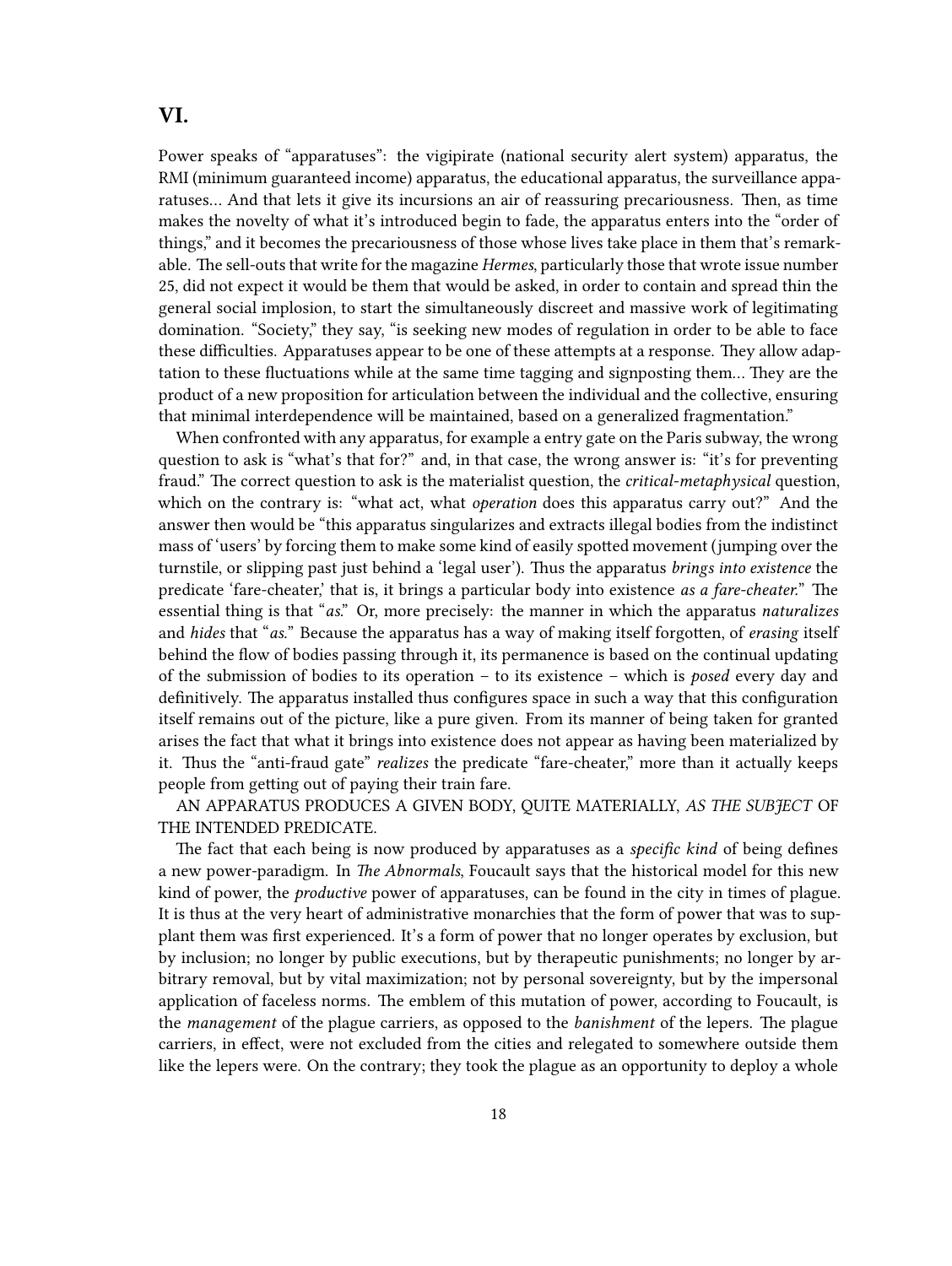ensemble of interlocking equipment; to spread out a whole gigantic architecture of surveillance, identification, and selection apparatuses. The city, says Foucault, "was divided into districts; the districts were divided into neighborhoods, and then in those neighborhoods the streets were separated out. The streets had watchmen assigned to them, the neighborhoods had inspectors, each district had district managers, and the city itself had either a governor named for these purposes, or had aldermen who, at the moment the plague was first seen, had received an expansion of their powers. It was an analysis of the territory even to its smallest elements, and the organization, over the whole of the territory thus analyzed, of an uninterrupted power… a kind of power that was also contained in its exercise, and not just in its hierarchical pyramid, since surveillance had to be exercised in a continual manner. The sentinels had to always be present at the ends of the streets, and the neighborhood inspectors had to carry out inspections twice a day every day to ensure that nothing that was happening in the city would escape their notice. And everything that was thus observed had to be recorded in a permanent manner, both in that space of visual examination, and also in the transcribing of all the information on large ledgers. When the quarantine process began, all the citizens that were present in the city had to give their names. Their names were written on a series of ledgers… And every day the inspectors had to drop by every house, stop there, and call out. Each individual had a window to appear at, and when their names were called they had to present themselves at that window. If they did not appear there, that was taken to mean that they were in bed; if they were in bed they must be sick; and if they were sick they were dangerous – and, consequently, action would have to be taken." What Foucault is describing here is the operation of a paleo-apparatus: the anti-plague apparatus, whose nature, far beyond fighting the plague, was to produce bodies *as plague-stricken*. With apparatuses, thus, there is an evolution "from a technology of power that hunts down, excludes, banishes, marginalizes and represses people to a positive power, a power that fabricates, observes, knows; a power that multiplies itself on the basis of its own effects… A kind of power that does not act by separation on large confused masses, but by distribution according to differentiated individualities."

For a long time now western dualism has consisted in positing two opposing entities: the divine and the worldly, the subject and the object, reason and madness, soul and flesh, good and evil, inside and outside, life and death, being and nothingness, etc. Having posed things that way, civilization built itself up as the struggle between the one and the other. It was an excessively costly logic. The Empire, obviously, goes about things differently. It still moves within these dualities, *but it no longer believes in them.* In fact, it is content to merely *make use* of each of these couplets from classical metaphysics for the purpose of maintaining order, that is: as a binary machine. An "apparatus," thus, means a space polarized by a false contradiction in such a way as to make everything that happens within it and passes through it *reducible* to one of two terms. The most gigantic apparatus of this kind ever created was obviously the geo-strategic "East vs. West" macro-apparatus, where the "socialist bloc" was directly opposed to the "capitalist bloc." All rebellion, all otherness that manifested itself *anywhere at all* thus had to be in allegiance to one of the identities proposed, or find itself lumped in with the pole that was officially the enemy of the power structure it was fighting against. In comparison to the residual power of the Stalinist rhetoric, "you're just playing the game," – Le Pen, the right wing, globalization, whatever – which is but a reflex transposition of the old "class against class" logic, consider the violence of the currents that pass through all apparatuses, and the incredible noxiousness of western metaphysics in its putrefaction. A commonplace thing among geo-politicians is to scoff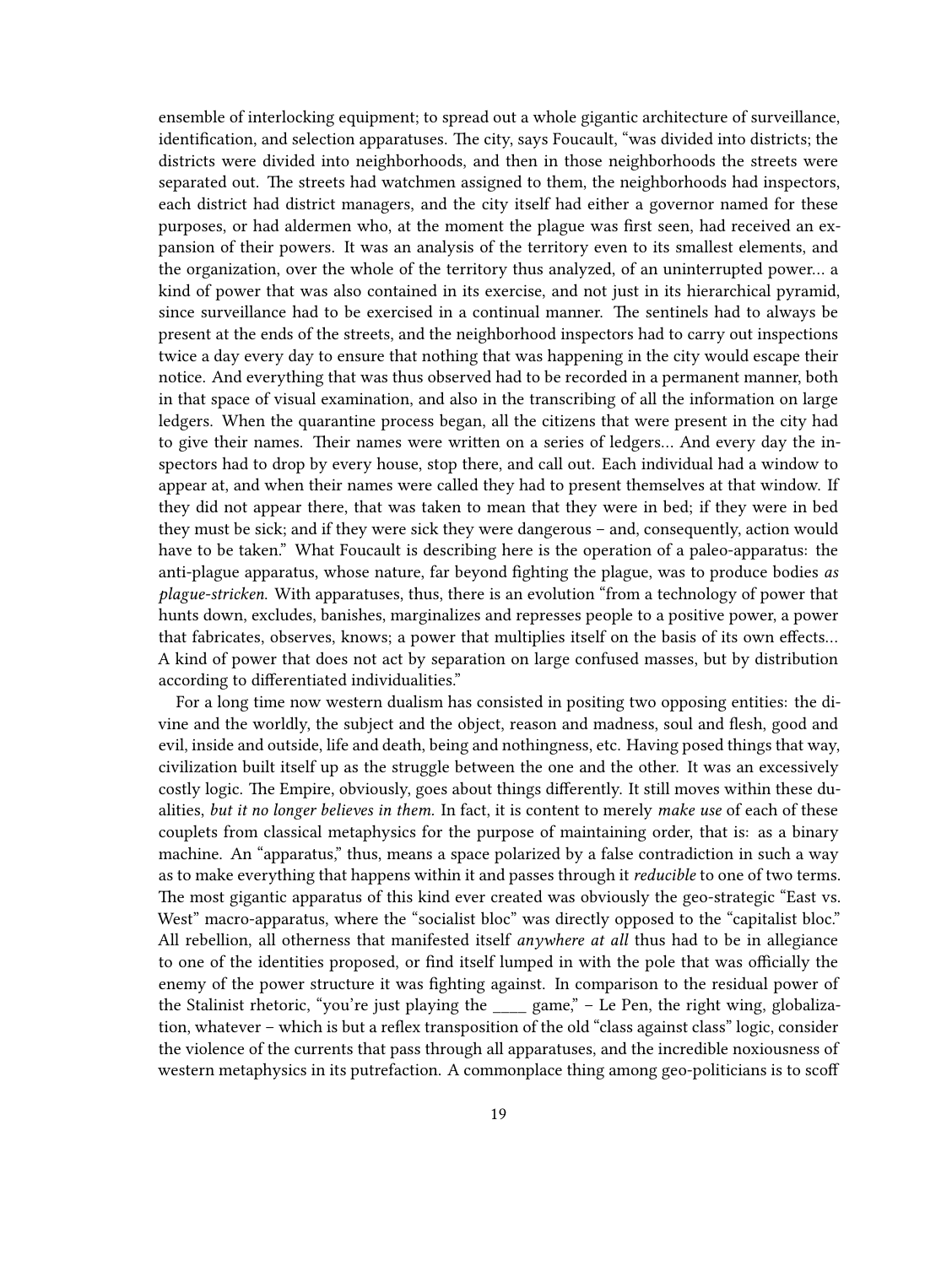at those ex-guerrilla Marxist-Leninists of the "Third World" who, after the collapse of the East-West macro-apparatus, became simply mafias, or adopted an ideology considered demented just because these Political Science academics don't understand their language. In fact, what we're seeing here is the rather unsustainable effect of reduction, obstruction, formatting, and disciplining that all apparatuses exercise on the *savage anomaly* of phenomena. *A posteriori*, national liberation struggles appear less like ruses set up by the USSR, that

conventional costume, than they do the ruse of *something else,* defying the system of representation and refusing to take a place in it.

What must be understood is that all apparatuses operate on the basis of *couples.* Conversely, experience shows that a couple that *functions* is a couple that *forms an apparatus*. And it's couples, and not pairs or doubles, since all couples are asymmetrical and have a major and minor part. The major and minor are not just nominally distinct — two "contrary" terms can work perfectly to designate the same property. Indeed, in one sense this is what happens most commonly: they designate two *different modalities of the aggregation of phenomena.* The major part of the apparatus is the norm. The apparatus incorporates what is compatible with the norm by the simple act of *not distinguishing it*, leaving it immersed in the anonymous mass bearing the attribution "normal." And so, in a movie theater, whoever doesn't scream, doesn't sing, doesn't undress, who doesn't whatever, will remain indistinct, incorporated into the hospitable mass of spectators, *significant as insignificant*, and unrecognizable. The minor part in the apparatus is thus *the abnormal.* That's what the apparatus brings into existence, singularizes, isolates, recognizes, distinguishes, and then reincorporates, *but as unincorporated, as separate, as differentiated from the rest of the phenomena.* Here we have the minor part, comprised of this ensemble of what the apparatus individuates, predicates, and thus disintegrates, spectralizes, suspends; and PEOPLE have to secure that ensemble to ensure that it will never condense, *discover itself*, and eventually begin to conspire. It's at this point that the elementary mechanics of Biopower connect directly to the logic of representation such as it dominates in western metaphysics.

The logic of representation is to *reduce* all otherness, to make what is *there* disappear; it comes into presence in pure haecceity, and *provides you with things to think about.* All otherness, all radical differences in the logic of representation, is grasped as the negation of the Sameness that the latter began by positing. Anything that sharply differs from and comes to have nothing in common with that Sameness, is thus pushed back to or projected onto a common plane that *does not exist*, into which a *contradiction* has now been introduced that it is one of the terms of. In apparatuses, what is *not* the norm is thus determined to be its negation, the *abnormal.* What is merely *other* is reintegrated as the other *of the norm*, as its *opposite.* The healthcare-system apparatus thus brings the "sick" into existence as whoever *is unhealthy*. The school apparatus the "dunce" as whoever *is not obedient*. The legal apparatus "crime" as whatever *is not legal*. In biopolitics, what is not normal will thus be handled as pathological, when we know from experience that pathology itself, for the sick organism, is *a norm of life*, and that health is not a particular norm of life but a state of *high normativity*, to a capacity to confront and create *other* norms of life. The essence of all apparatuses is thus to impose an authoritarian division of the perceptible where everything that enters into presence confronts the blackmail of its binarity.

The horrifying aspect of all *apparatuses* is that they are based on the primordial structure of human presence: that we are called, *asked for* by the world. All our "qualities," our "own being," are established in our interplay with beings that we would not be primarily *disposed towards* playing with. For all that, it often happens that, within the most banal apparatuses, like on a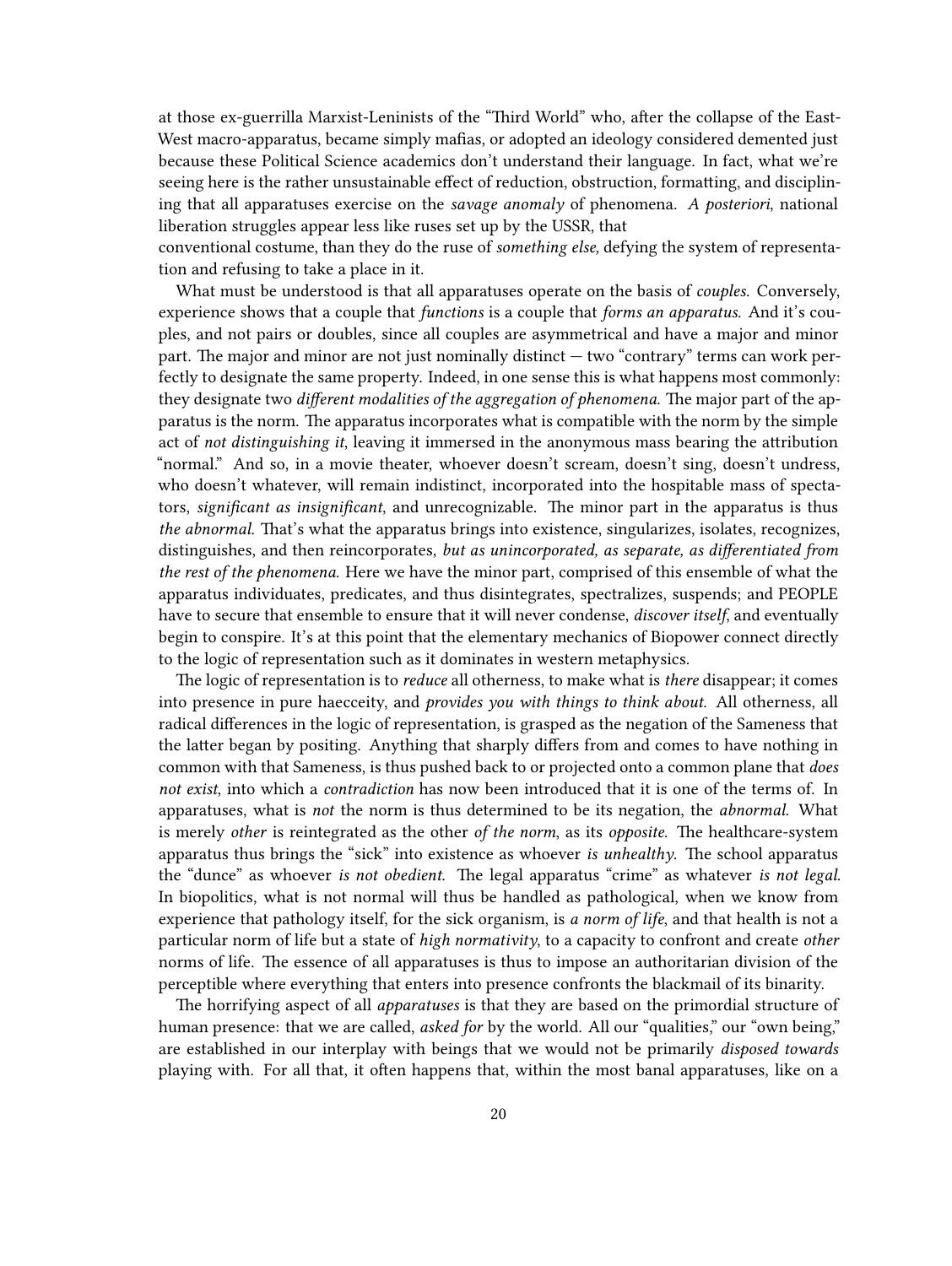Saturday evening drinking among petty-bourgeois couples in a suburban house, you get a sense not of invitation, but of *possession,* and even of the extreme *possessiveness* that all apparatuses have about them. And it's in the superfluous discussions that punctuate that pitiful get-together that you get that sense. One of the Blooms "present" will begin with a tirade against these civilservants-always-going-on-strike; that having been posited, and the role being well-known, a counter-polarization of the social-democrat type will then appear from another of the Blooms, who will play his part more or less happily, etc., etc. Here it's not bodies that are speaking, *it's an apparatus that's functioning*. Each of the protagonists activates in series the various little ready-to-use signifier-machines that are always already registered in the *standard* language; in grammar, in metaphysics, in the impersonal "what PEOPLE think." The only satisfaction that we could draw from such

an *exercise* is to have performed brilliantly within the apparatus. *Virtuosity is the only pathetic "freedom" offered by submission to signifier determinisms.*

Whoever speaks, acts, "lives" in an apparatus is in some way *authorized* by it. He is made the author of his acts, his words, his behavior. The apparatus ensures the integration and conversion *into identities* of heterogeneous groups of discourses, gestures, attitudes: of haecceities. It is through the reversion of all events to identities that apparatuses impose a tyrannical local order on the global chaos of the Empire. The production of differences, of subjectivities, also obeys a binary imperative: imperial pacification rests entirely on the staging of so many false antinomies, of so many simulated conflicts: "For or against Milosevic," "for or against Saddam," "for or against violence." … Their invocation, as we know, has quite a bloomifying effect, and in the end obtains from us the omnilateral indifference that is the basis for the full-tilt intrusion of the imperial police. It's the same feeling we get when watching any kind of televised debate, however rarely the actors have any kind of talent: pure amazement while watching the game be so impeccably played; such autonomous life; such artistic mechanics of apparatuses and signifiers. So, the "antiglobalization" people will oppose their predictable arguments against the "neo-liberals." The "unions" will endlessly replay 1936, faced with an eternal Comité des Forges.<sup>3</sup> The police will combat the hoodlums. The "fanatics" will confront the "democrats." The cult of illness will believe itself to defy the cult of health. And all this binary agitation will be the best guarantee of the global sleep. Thus, day after day, PEOPLE will carefully save us the tiresome task of existing.

Janet, who studied all the precursors of Bloom a century ago, devoted a volume to what he called "psychological automatism." In it he discussed all the positive forms of the crisis of presence: suggestion, somnambulism, obsessions, hypnosis, mediumism, automatic writing, mental breakdown, hallucinations, possession, etc. He saw the cause, or rather the *condition* for all these heterogeneous manifestations in what he called "psychological poverty." By "psychological poverty," he meant a general weakness of being, inseparably physical and metaphysical, which corresponds completely to what we call *Bloom*. This state of weakness, he remarks, is also the terrain of healing, notably healing through hypnosis. The more bloomified the subject is, the more suggestible he is, and the more likely it is that he can be cured this way. And the more he conceals his health, the less this medicine is operative, and the less suggestible he will be. Bloom is thus the condition for the operation of apparatuses, and our own vulnerability to them. But, contrary to suggestion, apparatuses never aim to obtain any kind of return to health, but rather to integrate themselves into us as a prosthesis indispensable to our presence, as a *natural* crutch.

 $3$  A major steel & armaments industry group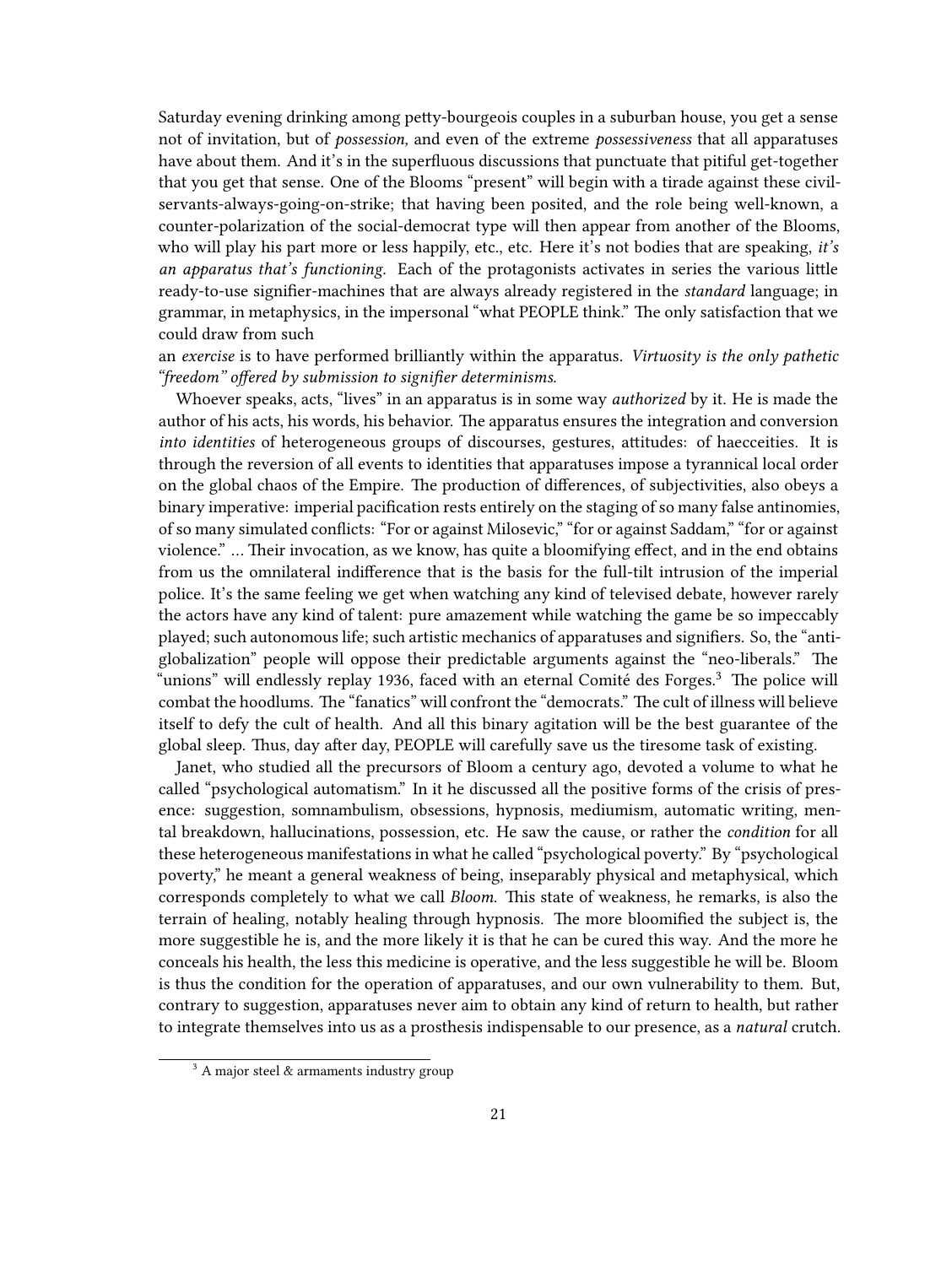Apparatuses only quench the thirst for apparatuses in order to make that thirst all the worse. To quote the corpse-chewers over at the CNRS, apparatuses "*encourage the expression of individual differences*."

We have to learn to erase ourselves, to pass unnoticed through the grey areas in each apparatus, to *camouflage* ourselves behind their majority part. Even in spite of the fact that our first spontaneous impulse would be to counterpose a taste for the abnormal to the desire for conformity, we must learn the art of becoming perfectly anonymous, of offering an appearance of pure conformity. We must acquire the pure art of surfaces, *in order to carry out our operations*. This comes back down to dismissing the pseudo-transgressions of the  $-$  no less "pseudo"  $-$  social conventions, and giving up playing the part of revolutionary "sincerity," "truth," and "scandal" to the benefit of a tyrannical politeness, with which we can keep the apparatus and those possessed of it at a distance. Transgression, monstrosity, abnormality, when *demanded*, form the most devious trap that apparatuses set for us. Our desire for *being* – that is, our wanting to be singular – within an apparatus is our *primary weakness*, by which it holds us fast and enmeshes us within it. Conversely, the desire *to be controlled*, which is so common among our contemporaries, expresses above all the *desire for being*. For us, this desire is rather a desire to be insane, or monstrous, or criminal. But this desire is itself how PEOPLE take control over us and neutralize us. Devereux showed that each culture furnishes those who would like to escape it with a *model negation*, a signposted exit route, with which that culture can channel the driving energy in all transgression into the service of a greater stabilization. Among the Malays it's *amok*, and in the West, it's schizophrenia. The Malay is "pre-conditioned by his culture, perhaps even without his knowledge, but certainly in a nearly automatic manner, to react to almost any kind of violent tension, whether internal or external, with an amok crisis. In the same sense, modern western man is conditioned by his culture to react to all kinds of states of stress with a behavior that in appearance is quite schizophrenic… Schizophrenia is the 'respectable' way of going mad in our society." (*Schizophrenia, an ethnic psychosis; or, schizophrenia without tears*).

RULE No. 1: All apparatuses produce singularity as monstrosity. That's how they reinforce themselves.

RULE No. 2: You can never free yourself from an apparatus by getting engaged within its minor part.

RULE No. 3: When PEOPLE apply predicates to you, subjectivize you, assign you, never react to it and never refuse it. The counter-subjectivation that PEOPLE would extract from you then will *always* be the hardest prison to escape from.

RULE No. 4: The superior freedom is not in the absence of predicates, in anonymity *by default*. The superior freedom results on the contrary from *saturation* by predicates, from their anarchic proliferation. Super-predication annuls itself automatically in a definitive unpredictability.

"When we have no more secrets, we have nothing left to hide. We ourselves have become the secret, and it's us that are hidden." (Deleuze-Parnet, *Dialogues*)

RULE No. 5: Counter-attacks are never really a response; they're just a new hand being dealt.

## <span id="page-21-0"></span>**VII.**

"*The possible implies the corresponding reality plus something joined to it, because the possible is the combined effect of a reality once it's appeared and an apparatus that pushes it back.*"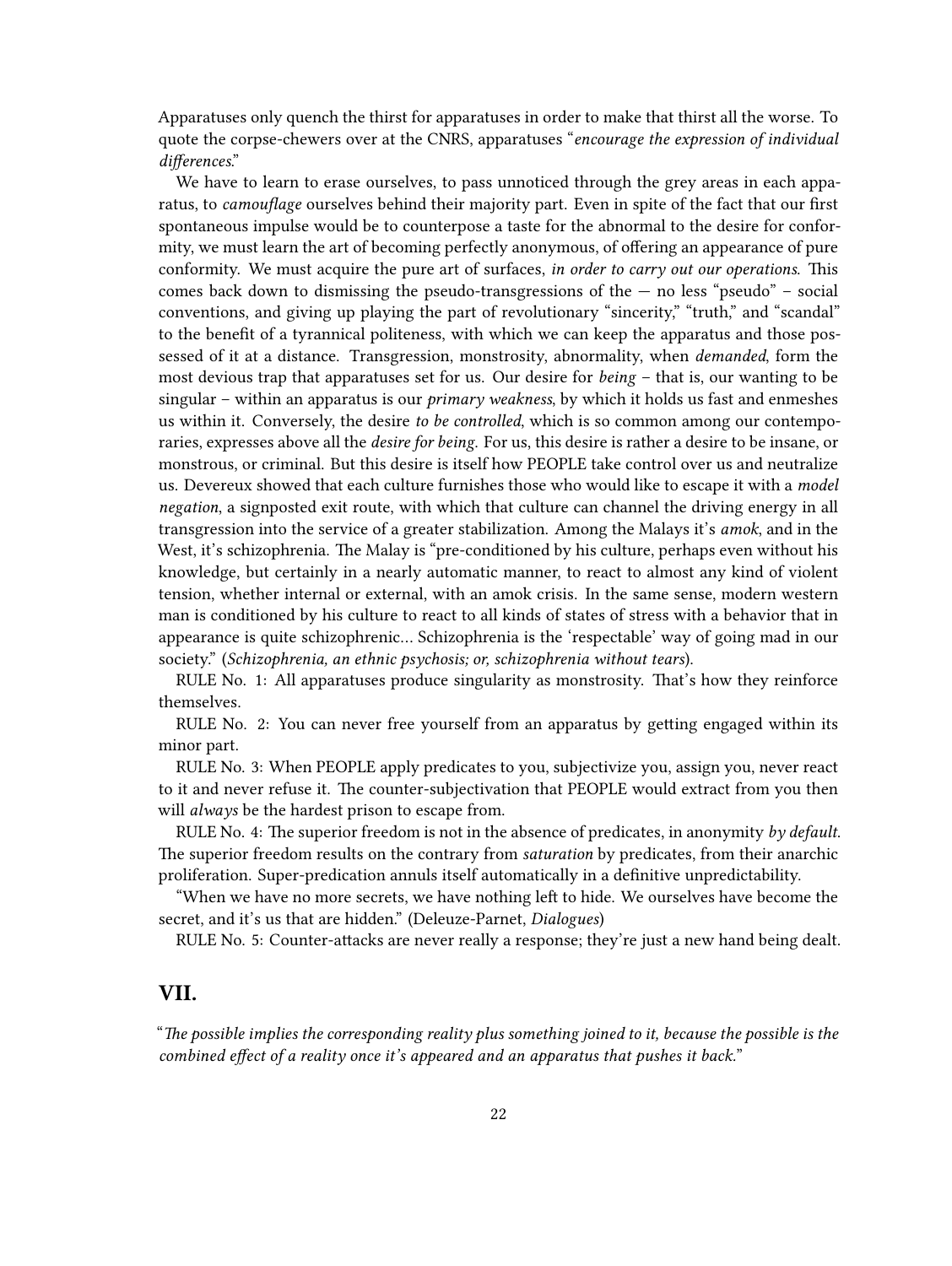#### – Bergson, *Thought and Motion*

Apparatuses and Bloom imply one another like the two cooperating poles of the suspended animation of our times.

Nothing ever happens in an apparatus. Nothing ever happens – that is, EVERYTHING THAT EXISTS WITHIN AN APPARATUS EXISTS IN THE MODE OF POSSIBILITY. Apparatuses even have the power of dissolving into its possibility an event that has already effectively taken place, what PEOPLE call "catastrophes," for instance. That an defective airliner explodes in mid-flight and PEOPLE immediately deploy a whole showy abundance of apparatuses, setting in motion masses of facts, timelines, declarations, and statistics to reduce an event where hundreds of persons have died to a mere *accident*. In no time at all, THEY will have dissipated the obvious fact that the invention of railway lines was thus necessarily also the invention of railway catastrophes; and that the invention of the Concorde was also the invention of its explosion in mid-air. In this way PEOPLE will separate out, in every instance of "progress," what is part of its *essence*, and what just has to do with an *accident.* And thus PEOPLE will remove the fact of that unity from it. After a few weeks, PEOPLE will have reduced the event of the crash to its *possibility* again, to a statistical contingency. And from then on it wasn't any more that a crash actually took place, IT WAS MERELY THAT THE POSSIBILITY OF A CRASH, NATURALLY REMOTE, WAS ACTUALIZED. In a word, nothing happened; the essence of technological progress is safe. The monument — significant, colossal, and composite — that PEOPLE will have built for the occasion thus accomplishes the aim of all apparatuses: *the maintenance of the phenomenological order.* Because such is the intent of all apparatuses within the Empire: *managing and controlling a certain plane of phenomenality, ensuring the persistence of a particular economy of presence*, keeping the suspended animation of our times within its assigned space. That's where the character of absence, of lethargy, which is so striking about existence within the apparatuses comes from, that bloomish feeling of being carried away by the comfortable flow of phenomena.

We say that the mode of being for everything within the apparatuses is *possibility*. The possibility is on the one hand different from the act, and on the other from the potential. The potential — in the activity involved in writing this text, for instance — is language, as the generic ability to signify ideas and communicate. The possibility is langue, that is, the ensemble of declarations considered correct according to English syntax, grammar, and vocabulary as they are at present. The act is speech, enunciation, the production *here and now* of a particular proclamation. Unlike potential, possibility is always the possibility *of* something. Saying that *within the apparatus, everything exists in the mode of possibility* means that everything that happens in the apparatus takes place only *as the actualization of a possibility that preceded it*, which is thus MORE REAL than it is. All acts, all events, are thus reduced to their possibility, and appear as the predictable consequence, the pure contingency of the latter. What happens becomes just as real as awareness of it is. Thus apparatuses exclude events, and they exclude them *by how they include them*, for example by declaring them possible after the fact.

What apparatuses materialize is but the most notorious of western metaphysics' impostures, the imposture contained in the saying "essence precedes existence." For metaphysics, existence is but a predicate of essence; according to it, all existing things merely actualize an essence which preceded it. According to this aberrant doctrine, the possibility, that is, the *idea* of things always precedes them; each reality is merely a possibility that *moreover* has *come into existence.* When we flip thinking back onto its feet, we see that this is the fully developed reality of a thing positing its own possibility *in the past.* It is necessary, properly speaking, that an event come about in the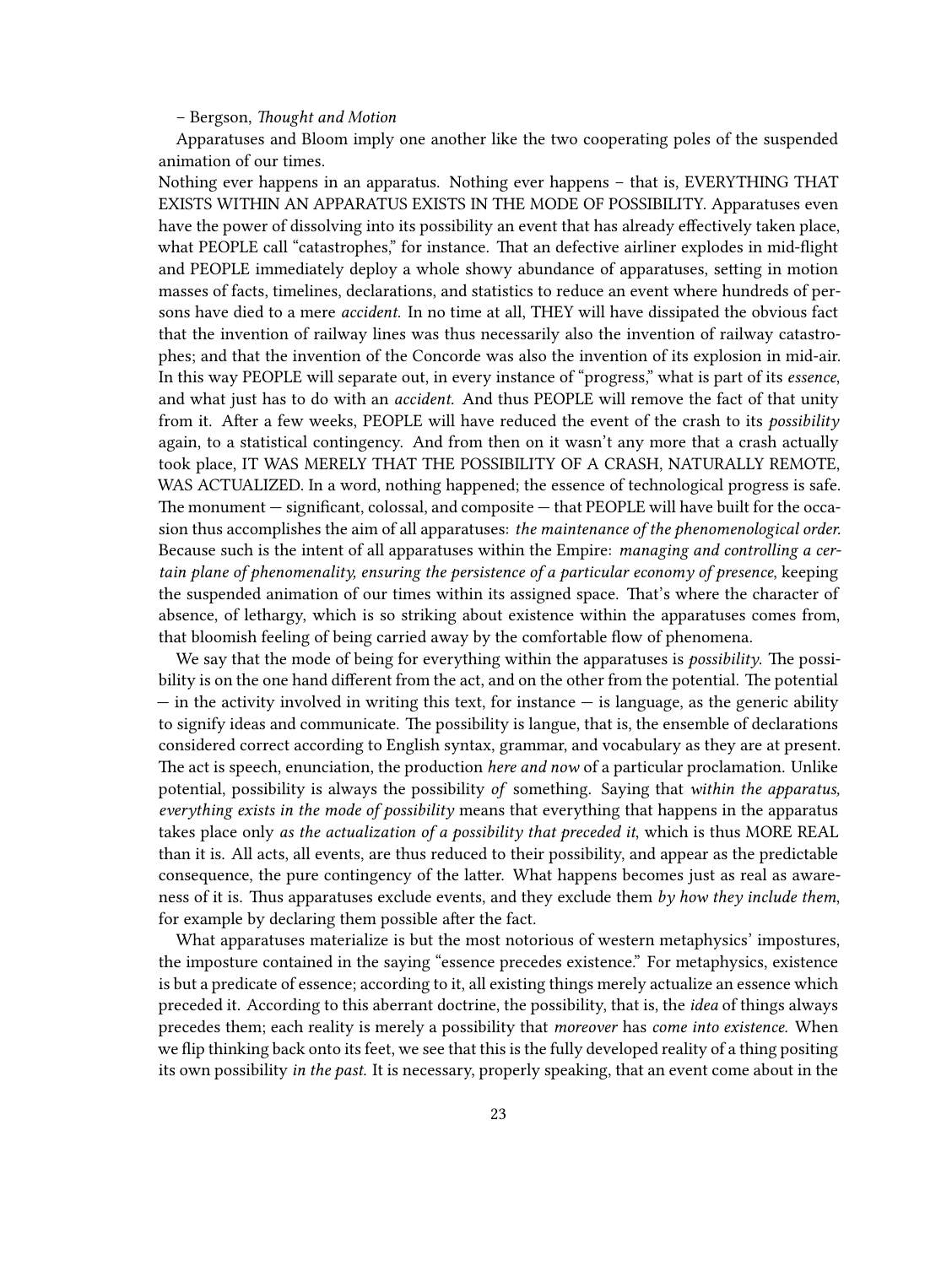totality of its determinations in order to isolate some of them, and extract from that event the representation that will then paint it as *having been possible*. "The possible," says Bergson, "is but the real plus an act of the mind that projects its image into the past once it's already happened." "To the extent," Deleuze adds, "that the possible offers its 'realization,' it itself is already conceived of as the image of the real, and the real as the resemblance of the possible. This is why people so rarely understand what existence adds to concepts, as they couple the similar with the similar. Such is the defect of the possible, a defect that shows it to be produced after the fact, fabricated retroactively in the image of what resembles it."

Everything that exists, within an apparatus, is either just the norm or an accident. As long as the apparatus holds, nothing can take place within it. Events, *those acts that keep their own potential about them*, can only take place outside them, as what pulverizes exactly what was supposed to ward them off. When noise music burst onto the scene, PEOPLE said: "that's not music." When '68 erupted, PEOPLE said: "that's not politics." When '77 brought Italy to its knees, PEOPLE said: "that's not communism." Confronted with old man Artaud, PEOPLE said: "that's not literature." And then, once they'd been around for a long while, PEOPLE said: "well, I'll be damned, it was possible, it's *a* possibility for music, politics, communism, literature." And finally, after the first moment shocked by the inexorable *labor of potential*, the apparatus re-forms itself: PEOPLE then include, defuse, and reterritorialize the event. THEY assign it to a possibility, to a *local* possibility, the possibility of the literary apparatus for example. The assholes at the CNRS, who wield words with such Jesuitical discretion, conclude quietly: "Though the apparatus organizes things and renders them possible, it does not however guarantee that they will actually happen. They merely bring a particular space into existence where such 'things' could possibly come about." THEY couldn't have made themselves any clearer.

If the imperial perspective had a slogan it would be "ALL POWER TO THE APPARATUSES!" And true enough, in the coming insurrection it will be most often enough merely to liquidate the apparatuses, which, instead of having to slaughter them as before, now tolerate their enemies in order to better break them. And this slogan is not so much about cybernetic utopianism as it is imperial pragmatism: the fictions of metaphysics, those grandiose desert-like constructions that no longer force faith nor admiration, can now no longer unify the debris from the universal breakdown. In the Empire, the old Institutions deteriorate one by one into cascades of apparatuses. What's happening – and this is the task of the Empire – is a concerted dismantling of each Institution into a multiplicity of apparatuses, an arborescence of relative and ever-changing norms. School, for instance, no longer even makes any effort to present itself as a coherent order. It's no more than an aggregate of classes, schedules, subjects, buildings, courses of study, programs, and projects, which are no more than apparatuses intended to immobilize bodies. Thus, what corresponds to the imperial extinction of all events is the planetary, administrative dissemination of apparatuses. A number of voices have bemoaned these detestable times. Some denounce a "loss of meaning" which has now become visible everywhere, while others, the optimists, swear every morning that they'll "give meaning" to whatever misery or other, and invariably fail. All of them, in fact, are in agreement; they *want meaning without wanting anything to happen.* They pretend that they can't see that apparatuses are by their very nature hostile to meaning, which they are indeed only in place to manage the absence of. *Anyone who talks of "meaning" without taking up the means to destroy the apparatuses are our direct enemies.* Taking up the means sometimes means no more than merely giving up the comfort of bloomish isolation. The majority of apparatuses are vulnerable to just about any kind of collective resistance, having not learned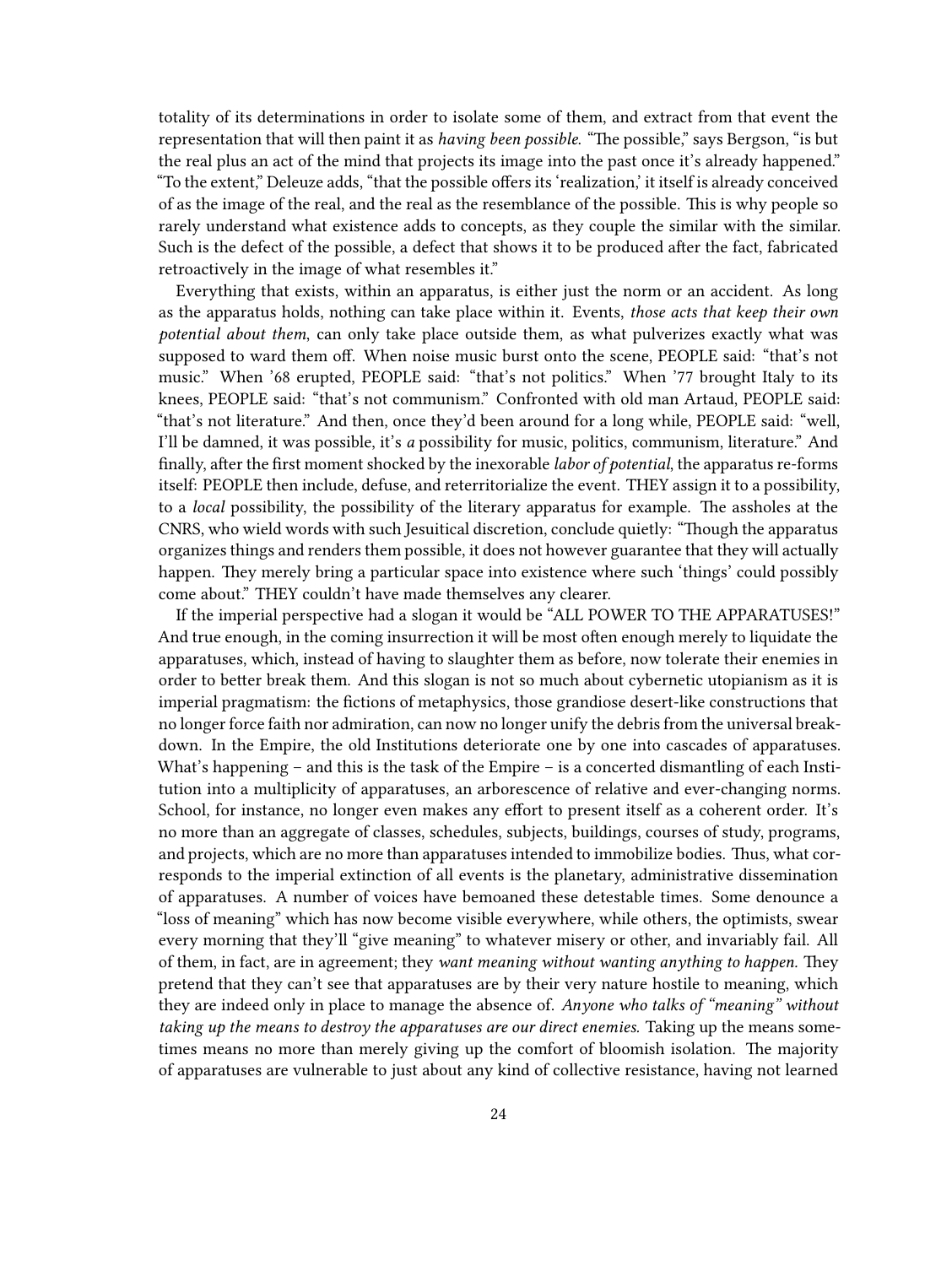how to resist it. A few years back, it was enough to merely have around a dozen determined people in a Social Welfare Fund office or a Social Aid Office to extort from them the benefit of a thousand francs per person right then and there. And even today you don't really need many more than that to carry out a DIY price reduction in a supermarket. The separation of bodies, the atomization of forms-of-life: such are the conditions for the survival of most of the imperial apparatuses. "Wanting meaning" today immediately implies the three stages that we discussed above, and necessarily implies insurrection. Outside of zones of opacity and the insurrection, all that spreads out before us is the reign of apparatuses, devices, the sorry empire of *meaning machines; machines that assign meaning* to everything that happens within them, according to whatever system of representations is in force locally.

Certain people, who consider themselves quite clever – the same ones who had to ask a century and a half ago what communism *would be like* – ask us today what our famous "finding each other, beyond our importance" looks like. Have so many bodies in these times never known abandon, the drunkenness of sharing, the familiar contact of other bodies, perfect repose in the self, that such questions can still be asked with such a knowing air? And indeed, what interest can there be in events, in moving beyond importances, in breaking the systematic correlations, for those who have never known the ek-static retraining of attention? What can 'let it be' mean, what can the destruction of what builds screens between us and things mean, for those who have never perceived the world's *invitation*? What can those who are incapable of living without reasons why understand about the reasonless existence of the world? Will we be strong enough, and numerous enough, in the insurrection, to elaborate rhythms that will prohibit the apparatuses to re-form, and re-absorb all awareness of what's to happen? Will we be full enough of silence to find the point of scansion, the point of application that will guarantee a true POGO effect? Will we be able to bring our acts into harmony with the pulsations of potential, the fluidity of phenomena?

In one sense, the revolutionary question is now a *musical* one.

#### HELP THE ADVANCEMENT OF CRIMINAL SCIENCE!

YOU, WHO THE RANDOM CHANCE OF A TRAINING SESSION, A JOB, AN EXPERIENCE OR AN ENCOUNTER HAS PUT IN POSSESSION OF DANGEROUS KNOWLEDGE – COMMU-NIZE IT! PUT IT IN WRITING, OR WHATEVER FORM YOU WISH, AND SEND IT IN ANONY-MOUSLY TO:

#### sasc@boum.org

[here the article originally had the address of a squat the authors lived in. Create your own SACS locally, reproduce this text, and insert your address here.]

CONFIDENTIALITY AND DIFFUSION GUARANTEED